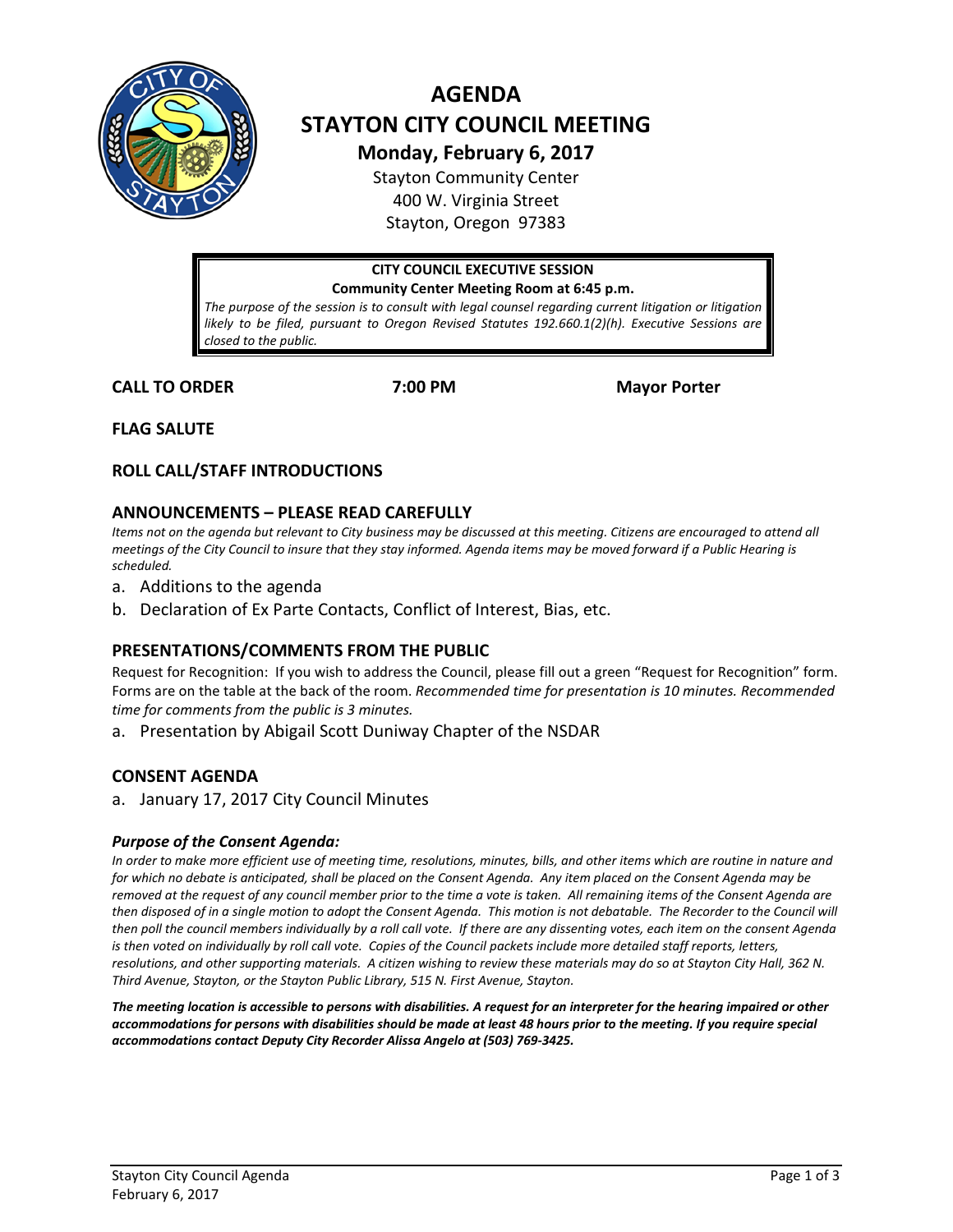#### **UNFINISHED BUSINESS – None**

| <b>NEW BUSINESS</b>                                                     |               |
|-------------------------------------------------------------------------|---------------|
| Ordinance No. 1007, Amending SMC Chapter 3.20, "Marijuana Retailer Tax" | <b>Action</b> |
| a. Staff Report - Chief Rich Sebens                                     |               |
| b. Council Deliberation                                                 |               |
| c. Council Decision                                                     |               |
| <b>City of Stayton Charter</b>                                          | <b>Action</b> |
| a. Staff Report - Keith Campbell                                        |               |
| b. Council Deliberation                                                 |               |
| c. Council Decision                                                     |               |
| Ordinance No. 1008 and Resolution No. 953, Motor Vehicle Fuel Tax       | <b>Action</b> |
| a. Staff Report - Lance Ludwick                                         |               |
| b. Council Deliberation                                                 |               |
| c. Council Decision                                                     |               |
| <b>STAFF/COMMISSION REPORTS - None</b>                                  |               |

#### **PRESENTATIONS/COMMENTS FROM THE PUBLIC**

*Recommended time for presentations is 10 minutes. Recommended time for comments from the public is 3 minutes.*

#### **BUSINESS FROM THE CITY ADMINISTRATOR**

## **BUSINESS FROM THE MAYOR**

a. Appointment of Ralph Lewis to the Planning Commission

#### **BUSINESS FROM THE COUNCIL**

#### **FUTURE AGENDA ITEMS – February 21, 2017**

a. City Council Goal Setting Session (E.G. Siegmund Room, Stayton Public Library)

#### **ADJOURN**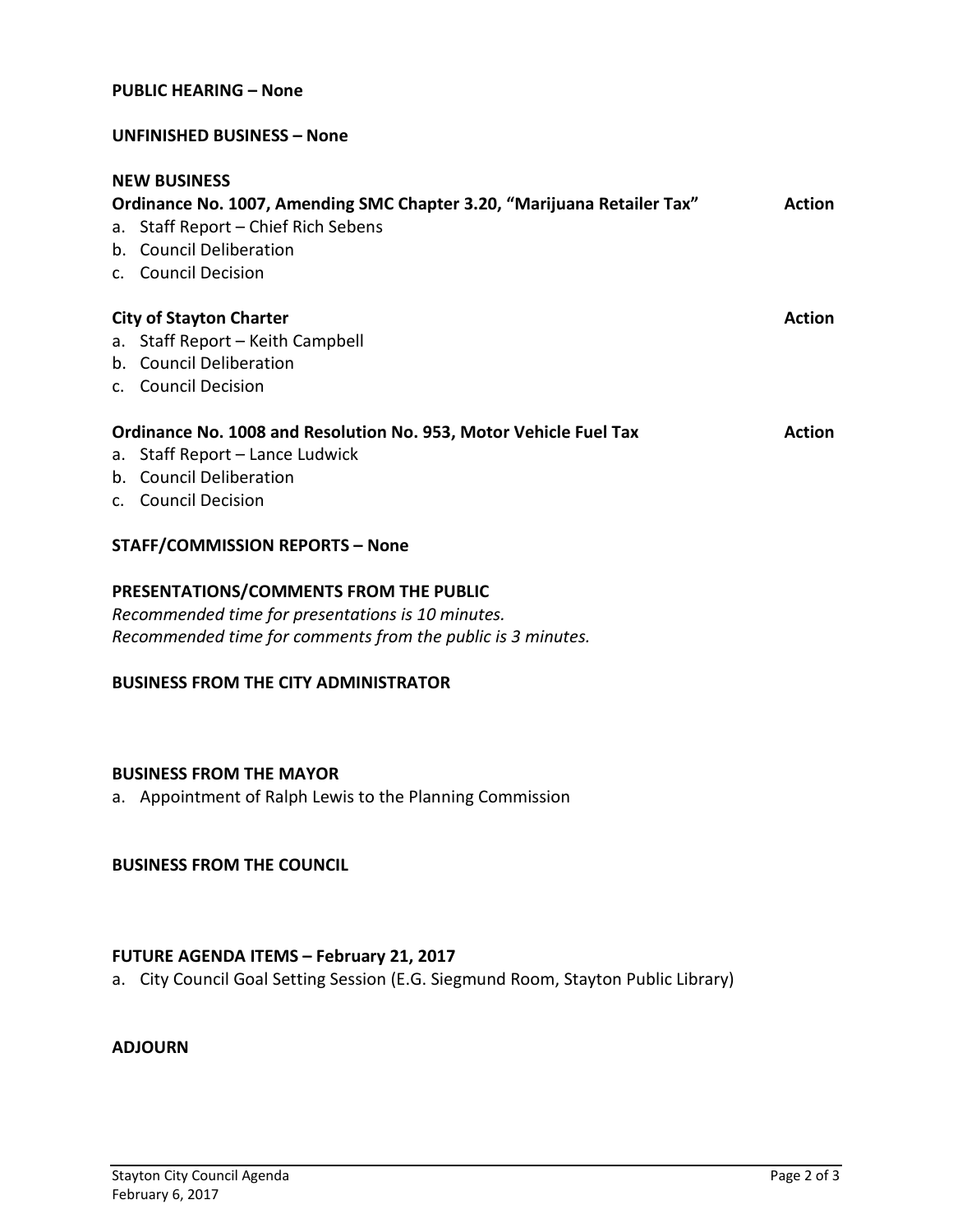# **CALENDAR OF EVENTS**

# **FEBRUARY 2017** Monday February 6 City Council 7:00 p.m. Community Center (north end) Tuesday February 7 Parks & Recreation Board 6:30 p.m. E.G. Siegmund Meeting Room Friday February 10 Community Leaders 7:30 a.m. Covered Bridge Café Tuesday February 14 Commissioner's Breakfast 7:30 a.m. Covered Bridge Café Wednesday February 15 Library Board 6:00 p.m. E.G. Siegmund Meeting Room Monday February 20 **CITY OFFICES CLOSED IN OBSERVANCE OF PRESIDENTS' DAY** Tuesday February 21 City Council Goal Setting 7:00 p.m. E.G. Siegmund Meeting Room Monday February 27 Planning Commission 7:00 p.m. Community Center (north end) **MARCH 2017** Monday March 6 City Council 17:00 p.m. Community Center (north end) Tuesday March 7 Parks & Recreation Board 6:30 p.m. E.G. Siegmund Meeting Room Friday March 10 Community Leaders 7:30 a.m. Covered Bridge Café Tuesday March 14 Commissioner's Breakfast 7:30 a.m. Covered Bridge Café Wednesday March 15 Library Board 6:00 p.m. E.G. Siegmund Meeting Room Tuesday March 20 City Council 7:00 p.m. Community Center (north end) Monday March 27 Planning Commission 7:00 p.m. Community Center (north end) **APRIL 2017** Monday April 3 City Council 7:00 p.m. Community Center (north end) Tuesday April 4 Parks & Recreation Board 6:30 p.m. E.G. Siegmund Meeting Room Tuesday April 11 Commissioner's Breakfast 7:30 a.m. Covered Bridge Café Friday April 14 Community Leaders 7:30 a.m. Covered Bridge Café Tuesday April 17 City Council 7:00 p.m. Community Center (north end) Wednesday April 19 Library Board 6:00 p.m. E.G. Siegmund Meeting Room

Monday April 24 Planning Commission 7:00 p.m. Community Center (north end)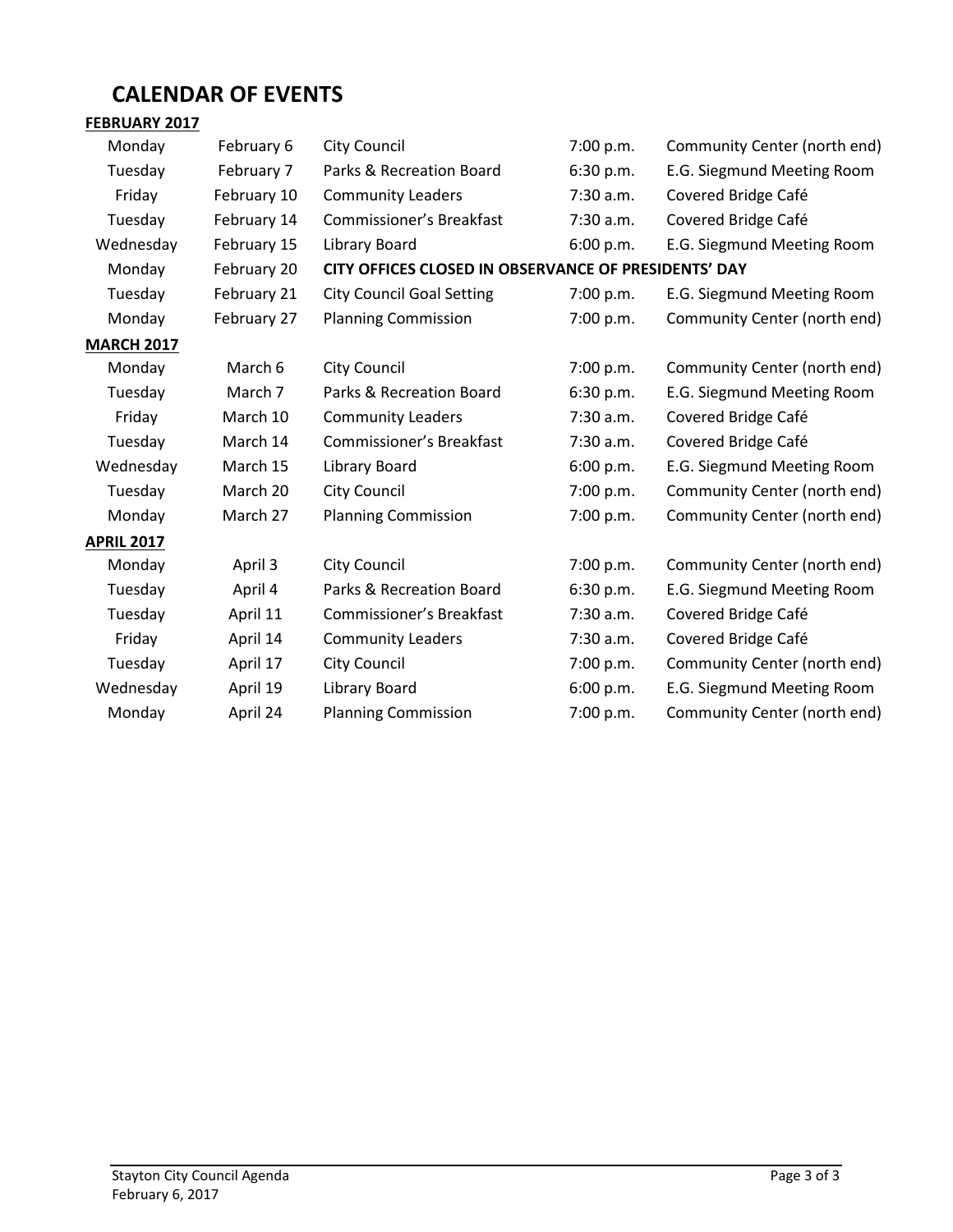#### **City of Stayton City Council Meeting Action Minutes January 17, 2017**

# **LOCATION:** STAYTON COMMUNITY CENTER, 400 W. VIRGINIA STREET, STAYTON

**Time Start:** 7:00 P.M. **Time End:** P.M.

#### **COUNCIL MEETING ATTENDANCE LOG**

| <b>COUNCIL</b>                                      | <b>STAYTON STAFF</b>                              |
|-----------------------------------------------------|---------------------------------------------------|
| <b>Mayor Henry Porter</b>                           | Alissa Angelo, Deputy City Recorder               |
| Councilor Priscilla Glidewell (joined at 7:03 p.m.) | Keith Campbell, City Administrator                |
| <b>Councilor Ralph Lewis</b>                        | Dan Fleishman, Director of Planning & Development |
| Councilor Jennifer Niegel (excused)                 | Charles Button, Police Lieutenant                 |
| <b>Councilor Brian Quigley</b>                      | Lance Ludwick, Public Works Director              |
| Councilor Joe Usselman                              | Janna Moser, Library Director                     |

| <b>AGENDA</b>                                                                                                                                                                                               | <b>ACTIONS</b>                                                                                                                                                                                                                                         |
|-------------------------------------------------------------------------------------------------------------------------------------------------------------------------------------------------------------|--------------------------------------------------------------------------------------------------------------------------------------------------------------------------------------------------------------------------------------------------------|
| <b>REGULAR MEETING</b>                                                                                                                                                                                      |                                                                                                                                                                                                                                                        |
| <b>Announcements</b>                                                                                                                                                                                        |                                                                                                                                                                                                                                                        |
| a. Additions to the Agenda                                                                                                                                                                                  | None.                                                                                                                                                                                                                                                  |
| b. Declaration of Ex Parte Contacts, Conflict of Interest, Bias, etc.                                                                                                                                       | None.                                                                                                                                                                                                                                                  |
| <b>Presentations / Comments from the Public</b>                                                                                                                                                             | None.                                                                                                                                                                                                                                                  |
| <b>Consent Agenda</b><br>a. January 3, 2017 City Council Minutes                                                                                                                                            | Motion from Councilor Kronquist, seconded by<br>Councilor Usselman, to accept the consent<br>agenda. Motion passed 3:0 (Glidewell not present<br>for vote).                                                                                            |
| <b>Public Hearing</b>                                                                                                                                                                                       | None.                                                                                                                                                                                                                                                  |
| <b>Unfinished Business</b>                                                                                                                                                                                  | None.                                                                                                                                                                                                                                                  |
| <b>New Business</b><br><b>Ordinance No. 1006, Amending System Development Charges</b><br>Code<br>Staff Report - Dan Fleishman<br>a.<br>b. Council Deliberation<br><b>Council Decision</b><br>$\mathsf{C}$ . | Mr. Fleishman reviewed the staff report.<br>Brief discussion of the Council regarding suggested<br>changes.<br>Motion from Councilor Kronquist, seconded by<br>Councilor Glidewell, to approve Ordinance No.<br>1006, as presented. Motion passed 4:0. |
| <b>Billing and Collection Process Improvements</b><br>Staff Report - Cindy Chauran<br>a.<br>b. Council Discussion                                                                                           | Associate Accountant Cindy Chauran provided a<br>presentation about proposed changes to the utility<br>billing and collection process.<br>Questions and discussion from the Council on<br>current process and how this will create<br>efficiencies.    |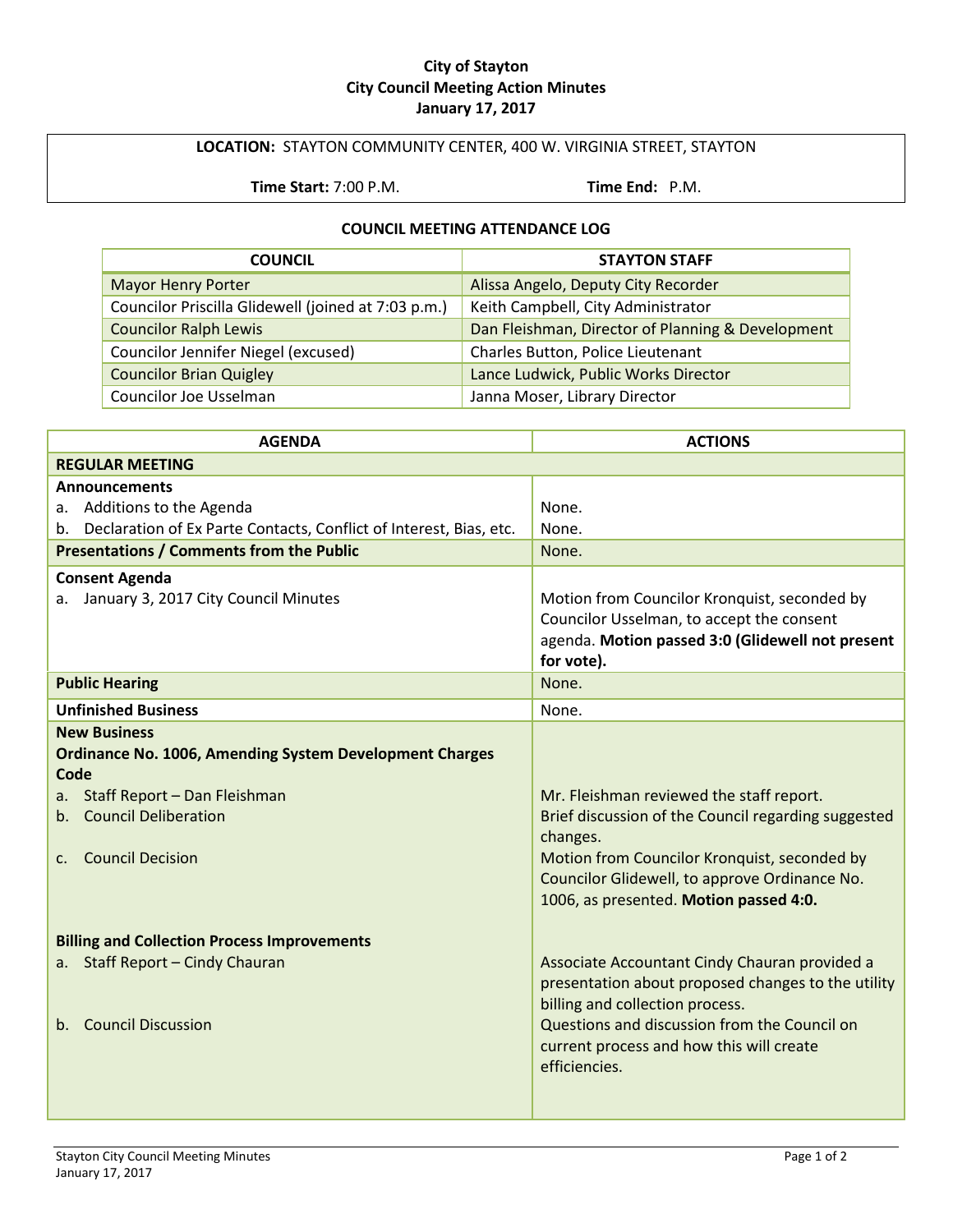| <b>Staff / Commission Reports</b>                             |                                                       |
|---------------------------------------------------------------|-------------------------------------------------------|
| Finance Department Report - Cindy Chauran & Elizabeth Baldwin |                                                       |
| December 2016 Monthly Finance Report<br>а.                    | No further discussion.                                |
|                                                               |                                                       |
| Police Chief's Report - Chief Rich Sebens                     |                                                       |
| a. December 2016 Statistical Report                           | No further discussion on the report. Lt. Button       |
|                                                               | briefly spoke about the lock-out at Stayton High      |
|                                                               | School earlier in the day and why it was put into     |
|                                                               | place.                                                |
| <b>Public Works Director's Report - Lance Ludwick</b>         |                                                       |
| a. December 2016 Operating Report                             | No further discussion.                                |
|                                                               |                                                       |
| Planning & Development Director's Report - Dan Fleishman      |                                                       |
| December 2016 Activities Report<br>а.                         | No further discussion.                                |
| <b>Library Director's Report</b>                              |                                                       |
| a. December 2016 Activities                                   | Discussion of the upcoming author visit and           |
|                                                               | Friends of the Library "Pop-Up Sale" this past        |
|                                                               | weekend.                                              |
| <b>Presentations / Comments From the Public</b>               | None.                                                 |
| <b>Business from the City Administrator</b>                   | Mr. Campbell expressed condolences on behalf of       |
|                                                               | the City of Stayton to the Reedy family who lost      |
|                                                               | their daughter Emily in a tragic accident. Lisa Reed, |
|                                                               | Emily's mother worked for the City of Sublimity.      |
|                                                               | City of Stayton staff is assisting the City of        |
|                                                               | Sublimity as needed.                                  |
| <b>Business from the Council</b>                              | Councilor Quigley requested there be increased        |
|                                                               | crosswalk enforcement at the crosswalk on First       |
|                                                               | Avenue near the pet supply store.                     |
| Future Agenda Items - Monday, February 6, 2017                |                                                       |
| a. Marijuana Tax Penalty Ordinance                            |                                                       |

- b. Street Funding Presentation
- c. Charter Review

APPROVED BY THE STAYTON CITY COUNCIL THIS  $6^{Th}$  DAY OF FEBRUARY 2017, BY A  $\_\_\_\_\$  VOTE OF THE STAYTON CITY COUNCIL.

| Date: | Bv:                                              |  |
|-------|--------------------------------------------------|--|
|       | Henry A. Porter, Mayor                           |  |
| Date: | Attest:<br>Keith D. Campbell, City Administrator |  |
| Date: | Alissa Angelo, Deputy City Recorder              |  |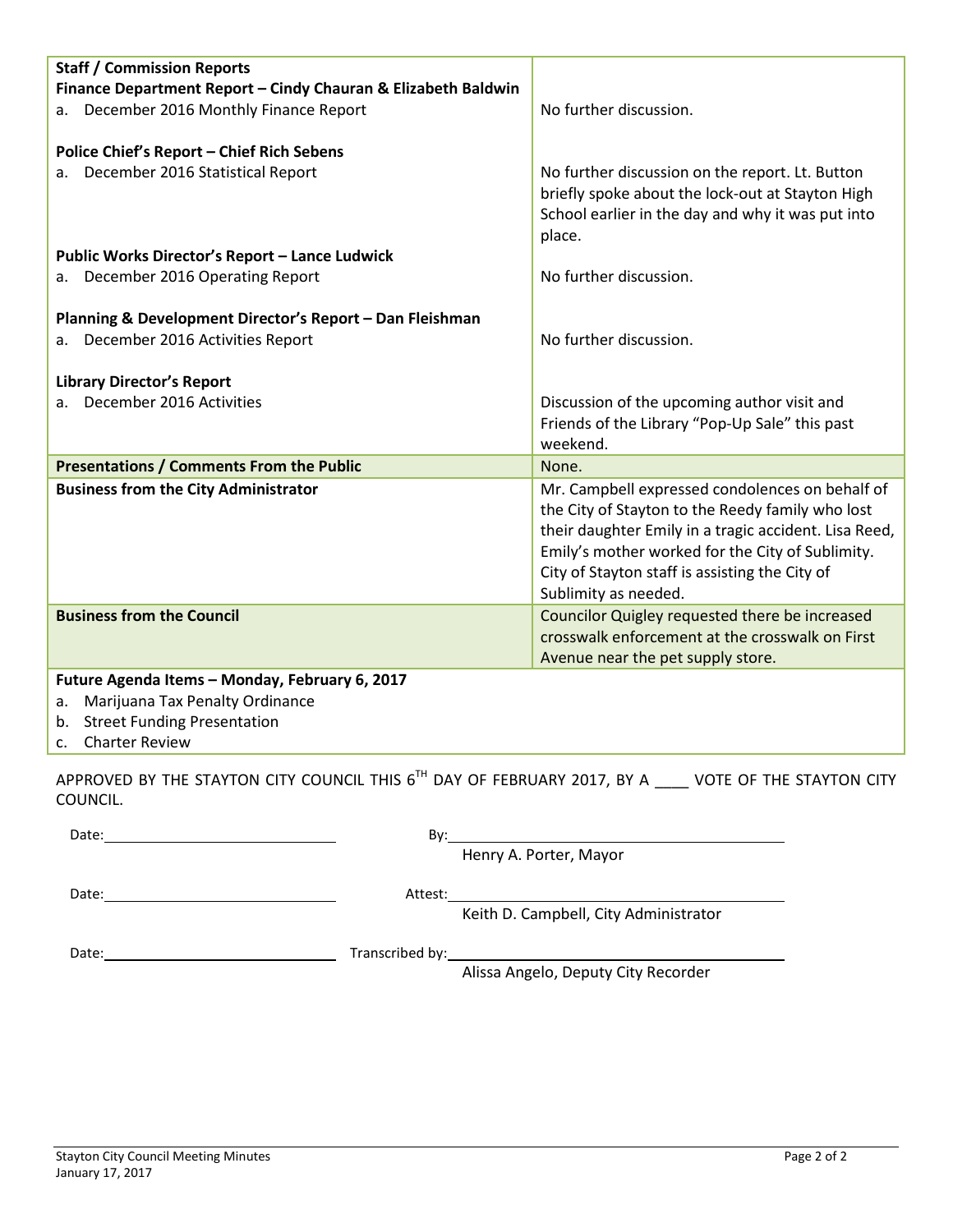

### **ISSUE**

Stayton Municipal Code (SMC) 3.20 is related to the "Marijuana Retailer Tax." This section of the code allows the City to collect a three percent (3%) tax on marijuana sold at retail outlets. The tax was approved by the Stayton voters at the November 8, 2016 General Election.

The City has entered into an agreement with the Oregon Department of Revenue to collect the 3% tax and distribute it back to the City. SMC 3.20 must be amended to allow for the agreement to go into effect. The City code also allows the State of Oregon to enact penalties if a retailer does not comply with the tax.

### **OPTION AND MOTIONS**

### **1. Approve Ordinance No. 1007 presented.**

Move to approve Ordinance No. 1007 as presented.

*The City Recorder shall call the roll and the names of each Councilor present. Their vote shall be recorded in the meeting minutes. If the vote is unanimous, Ordinance No. 1007 is enacted and will be presented to the Mayor for his approval.*

*If the vote is not unanimous, Ordinance No. 1007 will be brought before the Council for a second consideration at the March 6, 2017 meeting.*

# **2. Approve Ordinance No. 1007 with modifications.**

Move to approve Ordinance No. 1007 with the following changes … and direct staff to incorporate these changes into the Ordinance.

*Ordinance No. 1007 will be brought before the Council for a second consideration at the March 6, 2017 meeting.*

# **3. Retain the Code unchanged.**

No motion is necessary.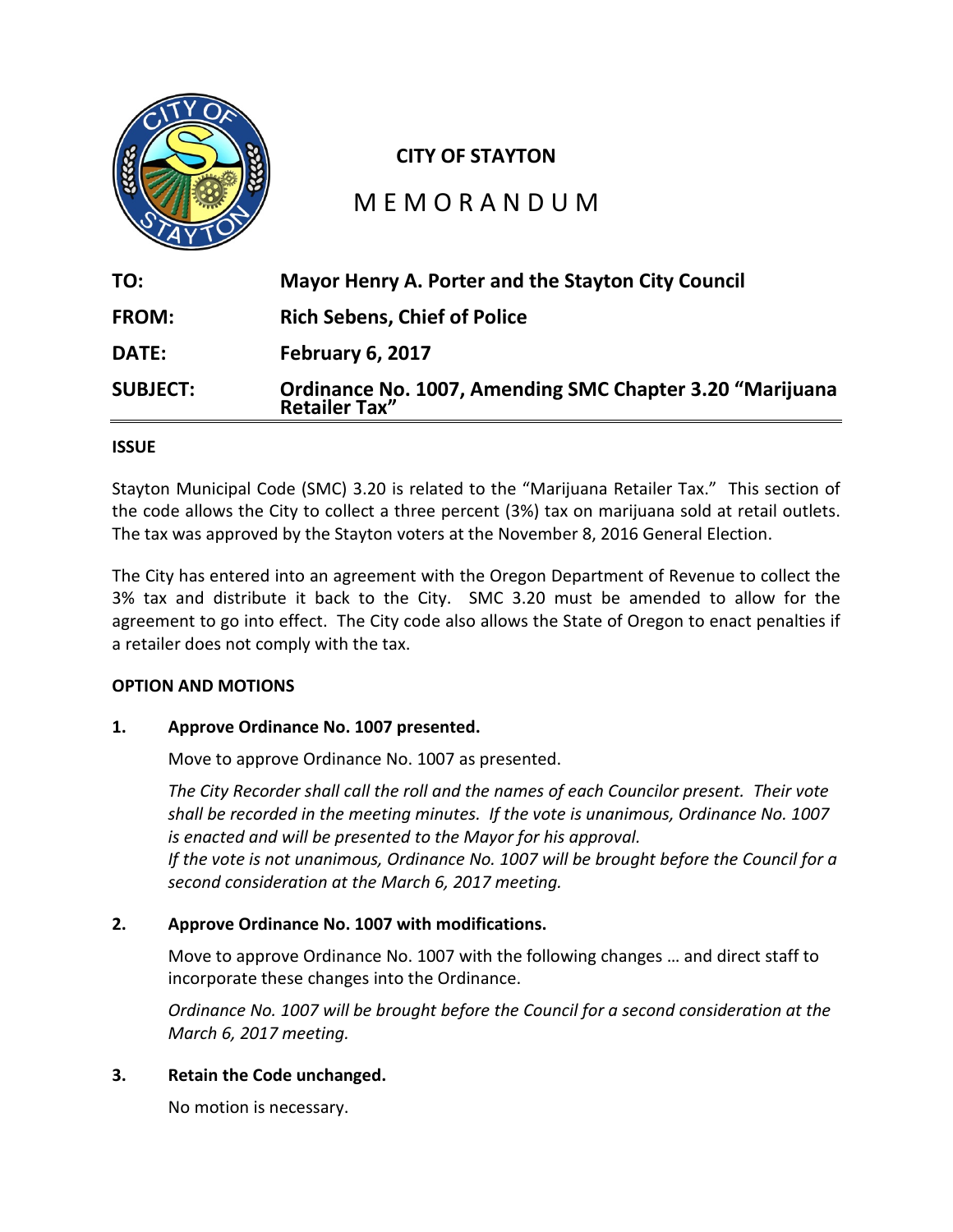# **ORDINANCE NO. 1007**

# **AN ORDINANCE AMENDING STAYTON MUNICIPAL CODE TITLE 3.20, MARIJUANA RETAILER TAX**

WHEREAS, the City of Stayton wishes to enter into an agreement with the State of Oregon Department of Revenue to collect a three percent (3%) retailer tax on marijuana and allow the State of Oregon to penalize those retailers who do not comply;

WHEREAS, the City of Stayton wishes to amend Stayton Municipal Code Title 3.20 to authorize implementation of such an agreement with the Oregon Department of Revenue.

# **NOW, THEREFORE, THE CITY OF STAYTON ORDAINS AS FOLLOWS:**

**Section 1.** Chapter 3.20 of the Stayton Municipal Code relating to Marijuana Retailers is hereby amended to the Stayton Municipal Code as set forth in Exhibit "A", attached hereto and incorporated herein.

**Section 2.** This Ordinance shall be effective 30 days from date of its adoption by the Council and approval by the Mayor.

ADOPTED BY THE STAYTON CITY COUNCIL THIS 6<sup>th</sup> DAY OF FEBRUARY, 2017.

# CITY OF STAYTON

Signed  $\_\_\_\_\_\$ , 2017

By: Henry A. Porter, Mayor

Signed \_\_\_\_\_\_\_, 2017 Attest:

Keith D. Campbell, City Administrator

APPROVED AS TO FORM:

\_\_\_\_\_\_\_\_\_\_\_\_\_\_\_\_\_\_\_\_\_\_\_\_\_\_\_ David A. Rhoten, City Attorney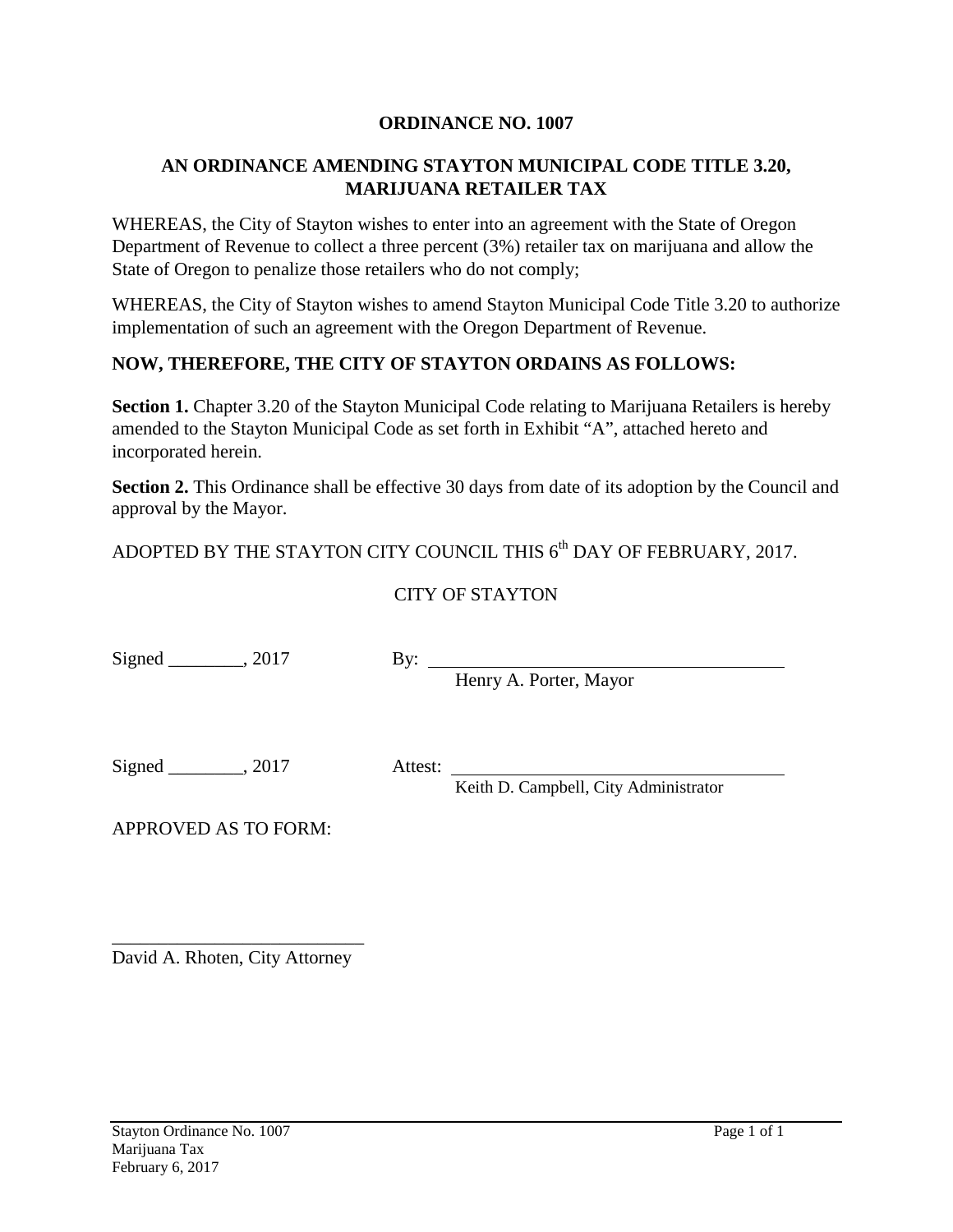# CHAPTER 3.20

# MARIJUANA RETAILER TAX

#### **SECTIONS**

| 3.20.010 | Definitions                 |
|----------|-----------------------------|
| 3.20.020 | Tax Imposed                 |
| 3.20.030 | Collection                  |
| 3.20.040 | <b>Interest and Penalty</b> |
| 3.20.050 | <b>Referral</b>             |

### 3.20.010 DEFINITIONS

- 1. MARIJUANA ITEM: Has the meaning given that term in Oregon Laws 2015, chapter 614, section 1.
- 2. MARIJUANA RETAILER: Means a person who sells marijuana items to a consumer in this state.
- 3. RETAIL SALES PRICE: Means the price paid for a marijuana item, excluding tax, to a marijuana retailer by or on behalf of a consumer of the marijuana item.

#### 3.12.020 TAX IMPOSED

As described in section 34a of House Bill 3400 (2015)ORS 475B.345, the City of Stayton hereby imposes a tax of three percent (3%) on the retail sale price of marijuana items by a marijuana retailer in the area subject to the jurisdiction of the  $eC$ ity.

### 3.12.030 COLLECTION

The tax shall be collected at the point of sale of a marijuana item by a marijuana retailer at the time at which the retail sale occurs and remitted by each marijuana retailer that engages in the retail sale of marijuana items.

### 3.12.040 INTEREST AND PENALTY

- 1. Interest shall be added to the overall tax amount due at the same rate established under ORS 305.220 for each month, or fraction of a month, from the time the return to the Oregon Department of Revenue was originally required to be filed by the marijuana retailer to the time of payment.
- 2. If a marijuana retailer fails to file a return with the Oregon Department of Revenue or pay the tax as required, a penalty shall be imposed upon the marijuana retailer in the same manner and amount provided under ORS 314.400.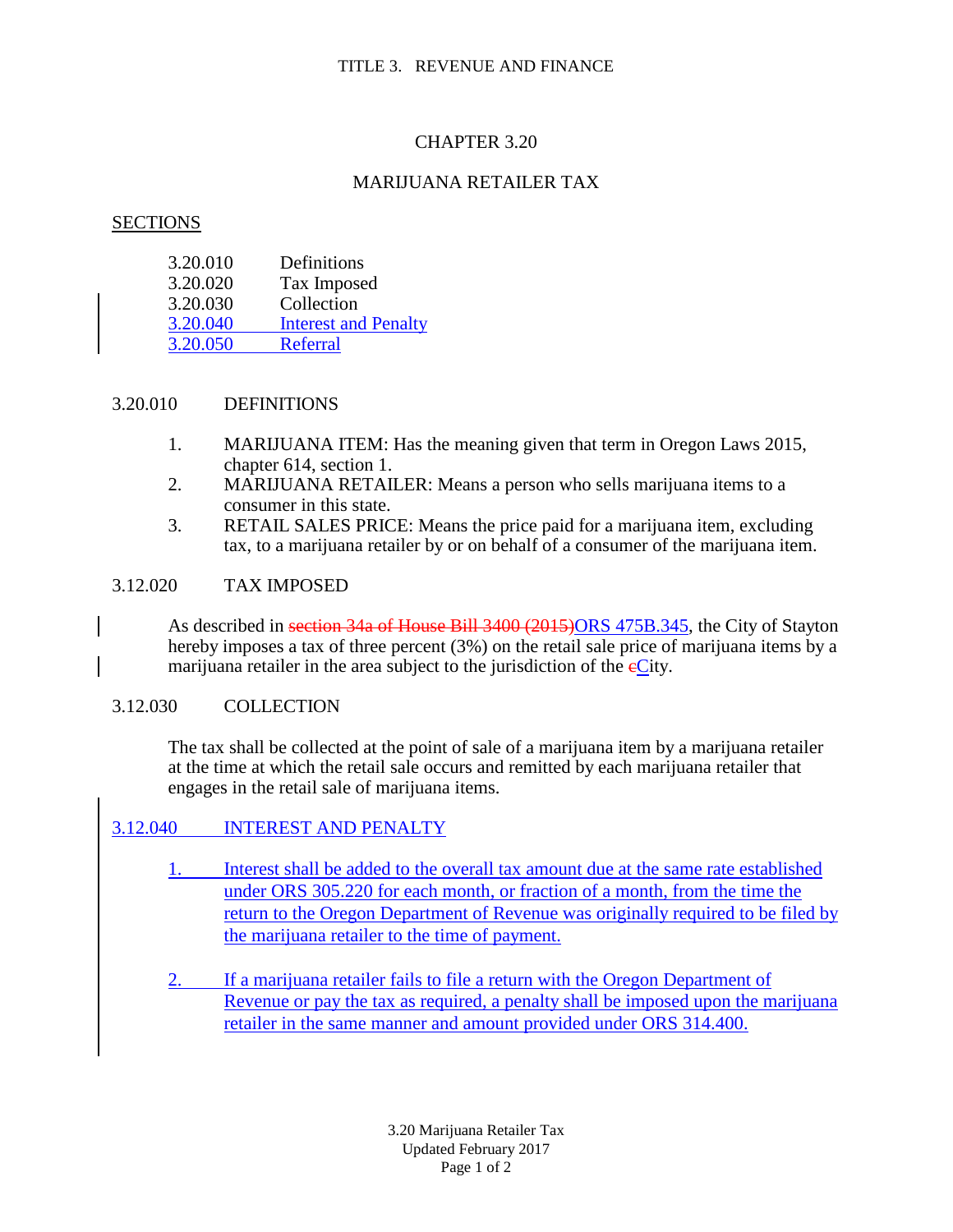#### TITLE 3. REVENUE AND FINANCE

- 3. Every penalty imposed, and any interest that accrues, becomes a part of the financial obligation required to be paid by the marijuana retailer and remitted to the Oregon Department of Revenue.
- 4. Taxes, interest and penalties will be transferred to the City of Stayton by the Oregon Department of Revenue.
- 5. If at any time a marijuana retailer fails to remit any amount owed in taxes, interest or penalties, the Oregon Department of Revenue is authorized to enforce collection on behalf of the City of the owed amount in accordance with ORS 475B.700 to 475B.755, any agreement between the Oregon Department of Revenue and the City of Stayton under ORS 305.620 and any applicable administrative rules adopted by the Oregon Department of Revenue.
- 3.12.050 REFERRAL

This three percent (3%) tax was referred to and approved by the electors of the City of Stayton at the November 8, 2016 statewide general election.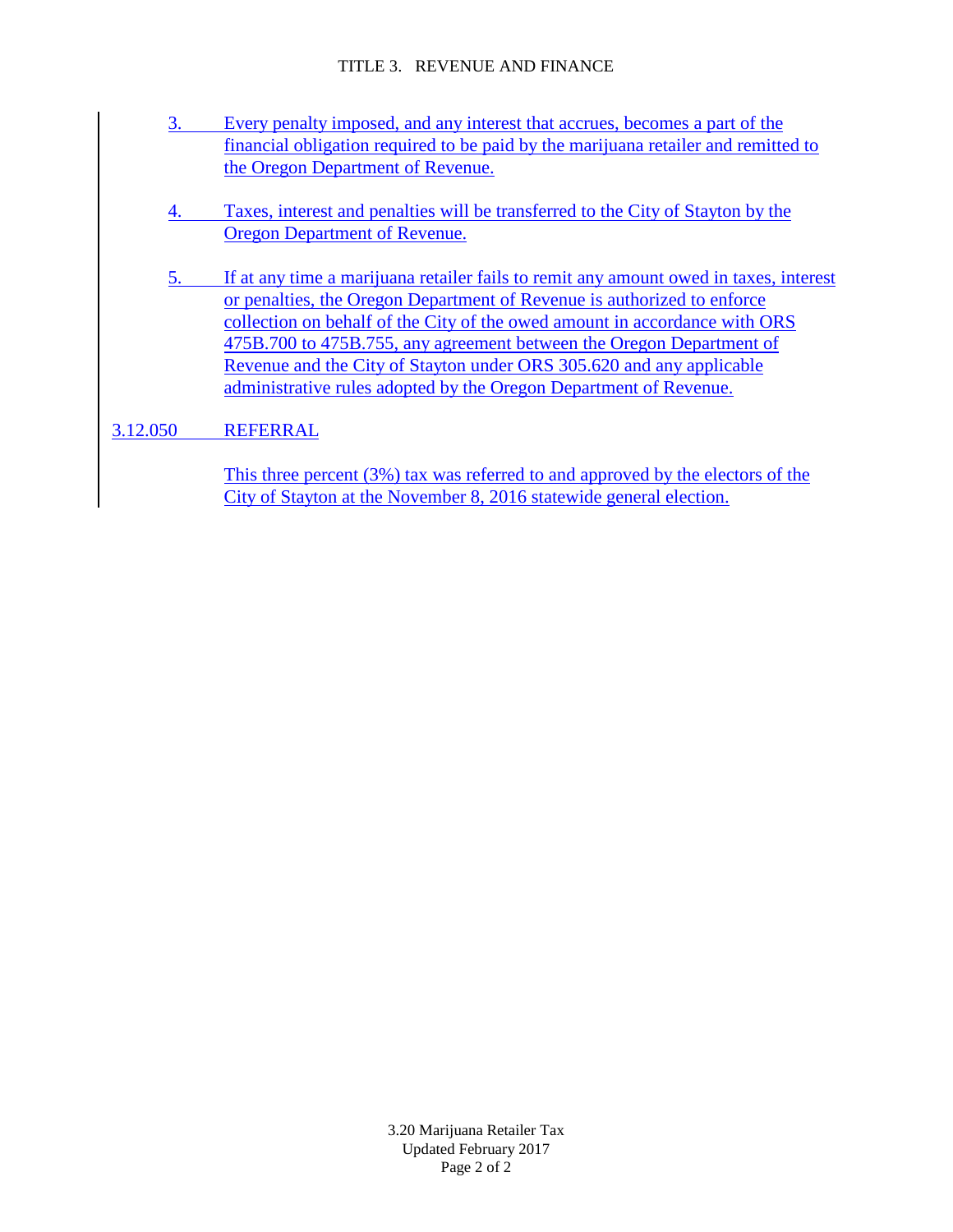

# **CITY OF STAYTON**

# M E M O R A N D U M

| TO:             | Mayor Henry A. Porter and the Stayton City Council |
|-----------------|----------------------------------------------------|
| FROM:           | Keith Campbell, City Administrator                 |
| <b>DATE:</b>    | February 6, 2017                                   |
| <b>SUBJECT:</b> | <b>City of Stayton Charter</b>                     |

### **ISSUE**

It has been 7 years since the City of Stayton Charter has been reviewed. Prudence would dictate that on occasion the language of the Charter should be reviewed to assure that it meets with the current needs of the community. Should a formal review of the Charter occur?

### **ENCLOSURE(S)**

Enclosed is a copy of the current City of Stayton Charter that was enacted by Resolution No. 844 on August  $17^{th}$ , 2009, approved by the voters on November 3<sup>rd</sup>, 2009 and effective January  $1<sup>st</sup>$ , 2010.

### **BACKGROUND INFORMATION**

*"Local governments, which are not mentioned in the United States Constitution, are basically creatures of the state. They are subject to federal restrictions on states, but the main sources of law governing them are the state constitution and statutes and decisions of state courts. City charters and ordinances are the sources of law that govern a city's actions and decisions on matters reserved exclusively for local control under home rule. However, local laws may not conflict with the state constitution or certain state laws that are intended to preclude inconsistent local enactment.*

*In Oregon, and in several other states, there are provisions in the state constitution that establish home rule on a more stable basis than can be accomplished under statutory home rule alone. Under Oregon constitutional home rule provisions, the voters of cities have taken from the state legislature and reserved to themselves the power to adopt and amend their own city charters. (Oregon Constitution, Article XI, section 2)"-* League of Oregon Cities Handbook

The current Charter follows the League of Oregon Cities model.

### **OPTIONS**

• Have a formal discussion on the purpose, content, and meaning of our current charter.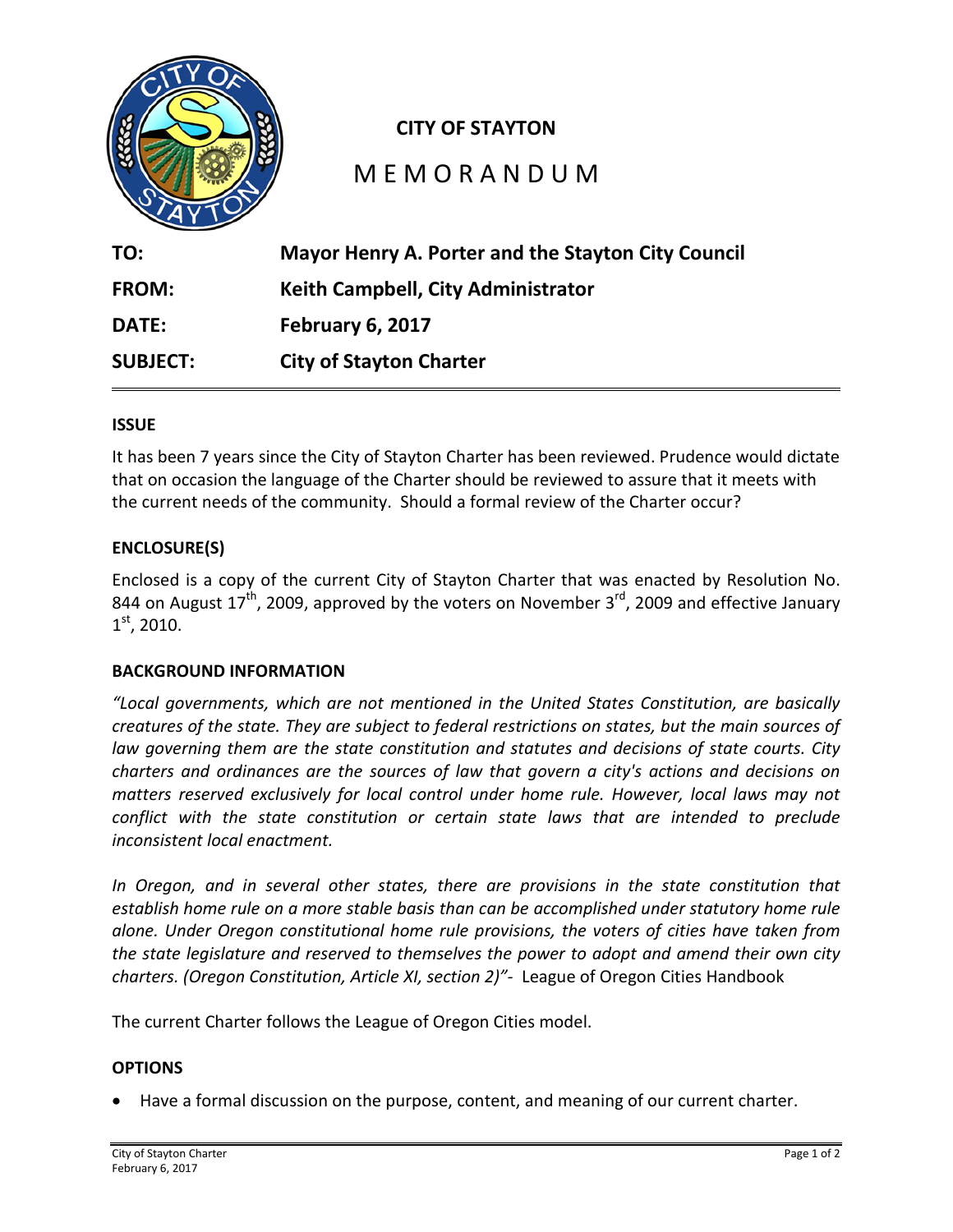- Form a Charter Committee to review and make formal recommendations for consideration.
- Take no action.

# **STAFF RECOMENDATION**

Staff will defer to the wishes of the Governing Body.

# **MOTION(S)**

- 1) Motion to initiate a formal discussion on the purpose, content, and meaning of our current City of Stayton Charter.
- 2) Motion to form a Charter Committee to review and make formal recommendations for consideration.
- 3) Take no action.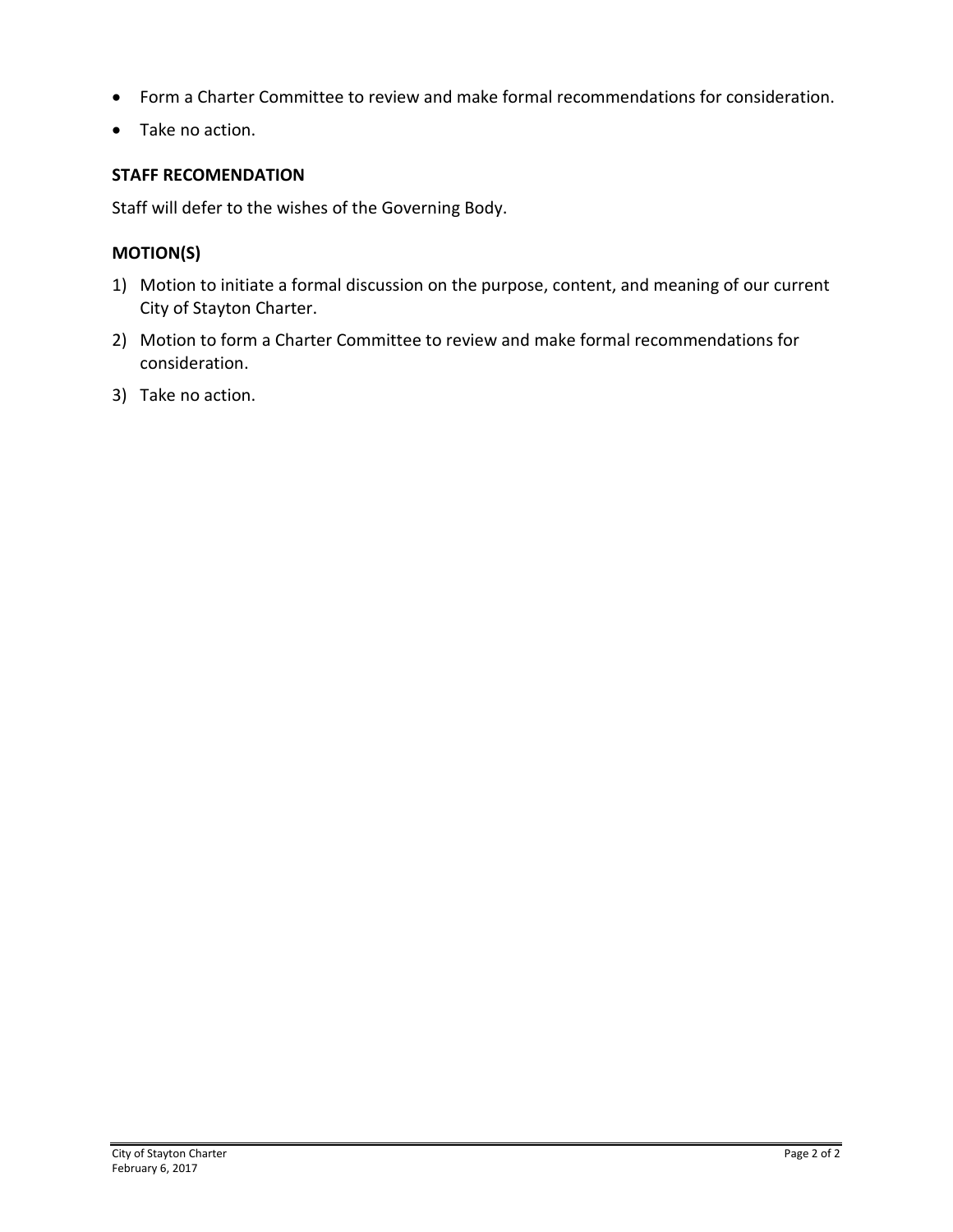# 2010 **CITY OF STAYTON CHARTER**

Enacted by Resolution No. 844

**August 17, 2009** 

# Effective 1 January 2010

This is a true and certified copy of the 2010 City of Stayton Charter as approved by voters on November 03, 2009.

Eubank, City Administrator Doh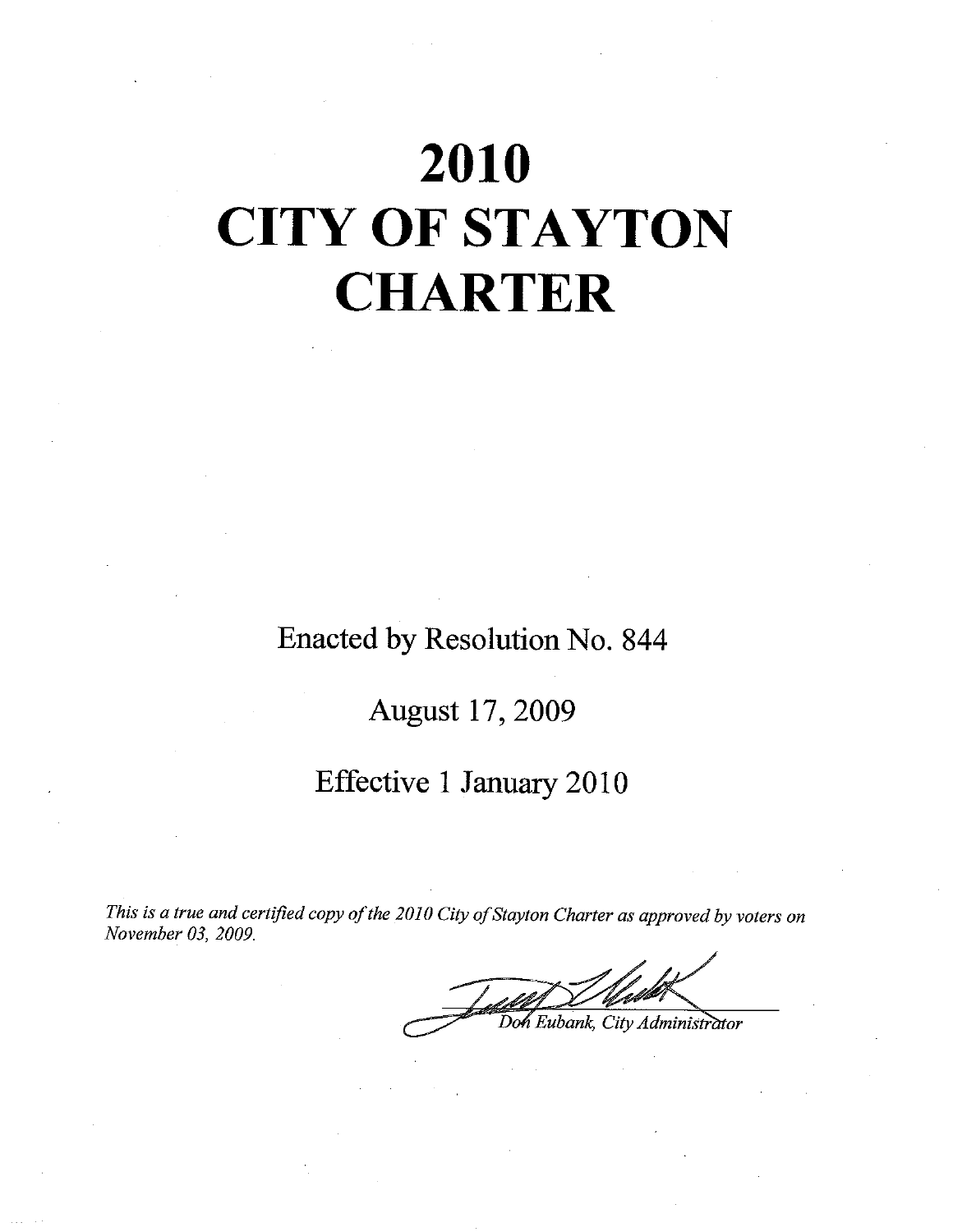# TABLE OF CONTENTS

| <b>CHAPTER I: NAMES AND BOUNDARIES</b> |                |
|----------------------------------------|----------------|
|                                        |                |
|                                        |                |
|                                        |                |
|                                        |                |
|                                        |                |
|                                        |                |
| <b>CHAPTER II: POWERS</b>              | 1              |
|                                        |                |
|                                        |                |
|                                        |                |
|                                        |                |
|                                        |                |
| <b>CHAPTER III: ELECTED OFFICIALS</b>  | <b>I</b>       |
|                                        |                |
|                                        |                |
|                                        |                |
|                                        |                |
|                                        |                |
|                                        |                |
|                                        |                |
|                                        |                |
|                                        |                |
|                                        |                |
| CHAPTER IV: LEGISLATIVE AUTHORITY      | $\overline{2}$ |
|                                        |                |
|                                        |                |
|                                        |                |
|                                        |                |
|                                        |                |
| CHAPTER V: ADMINISTRATIVE AUTHORITY    | 3              |
|                                        |                |
|                                        |                |
|                                        |                |
|                                        |                |

2010 City of Stayton Charter<br>Page 1 of 2<br>Table of Contents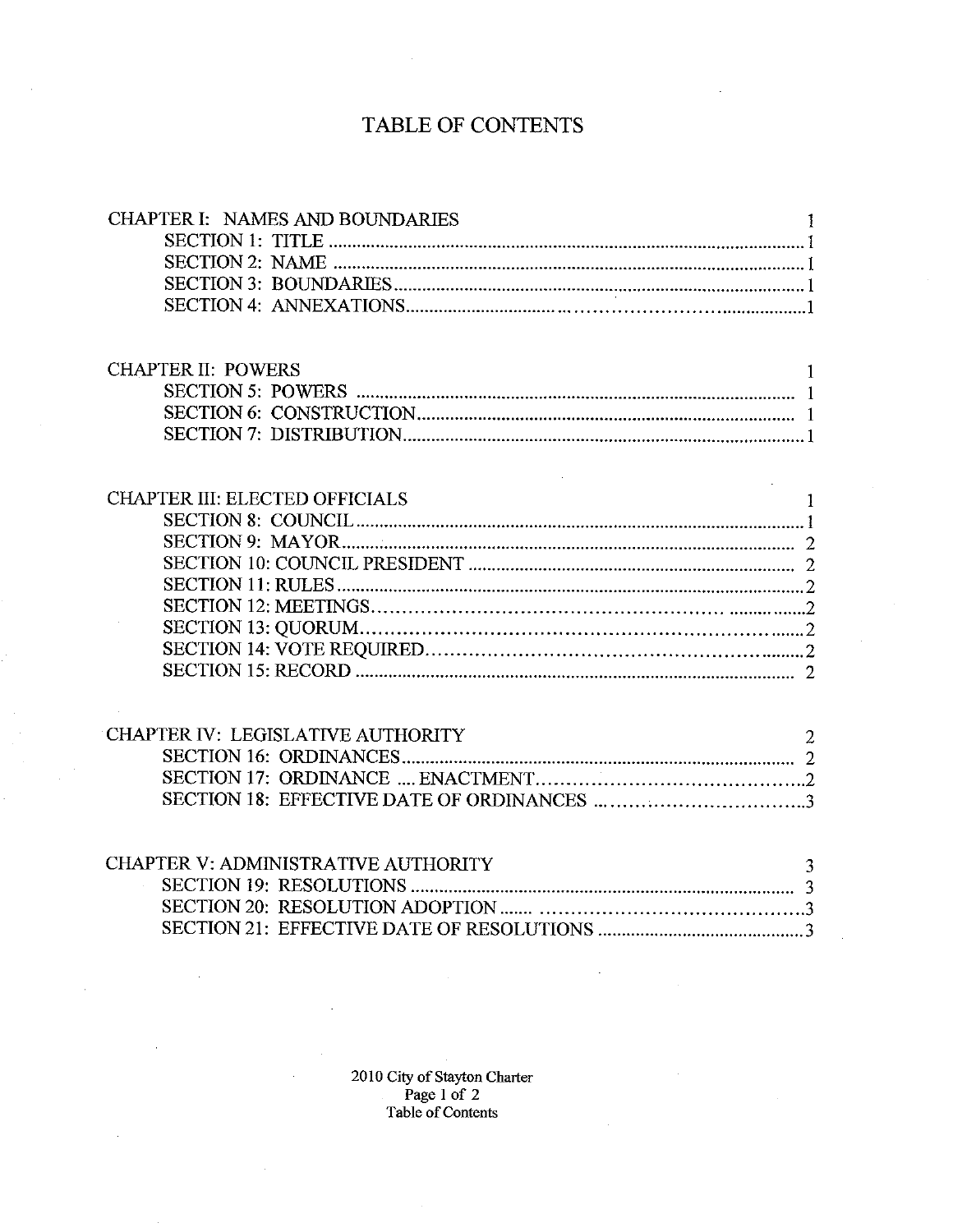| <b>CHAPTER VII: ELECTIONS</b>              | $\overline{4}$ |
|--------------------------------------------|----------------|
|                                            |                |
|                                            |                |
|                                            |                |
|                                            |                |
|                                            |                |
|                                            |                |
|                                            |                |
|                                            |                |
|                                            |                |
| <b>CHAPTER VIII: APPOINTIVE OFFICERS</b>   | 6              |
|                                            |                |
|                                            |                |
|                                            |                |
| <b>CHAPTER IX: PERSONNEL</b>               | $\overline{7}$ |
|                                            |                |
| <b>CHAPTER X: MISCELLANEOUS PROVISIONS</b> | $\overline{7}$ |
|                                            |                |
|                                            |                |
|                                            |                |
|                                            |                |
|                                            |                |
|                                            |                |
|                                            |                |
|                                            |                |

 $\sim$ 

2010 City of Stayton Charter<br>Page 2 of 2<br>Table of Contents

 $\ddot{\phantom{1}}$ 

 $\mathcal{L}$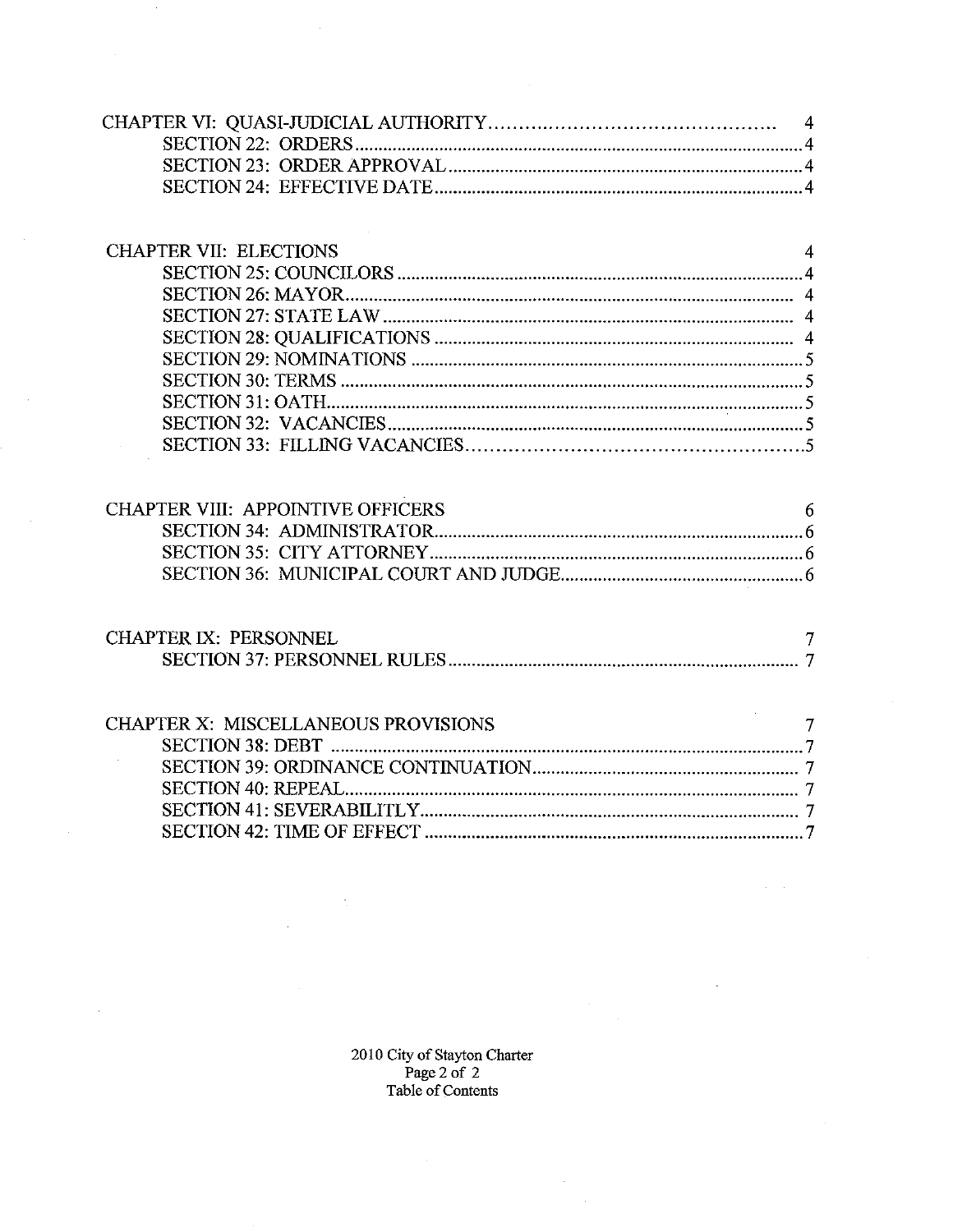#### **PREAMBLE**

We, the voters of Stayton, Oregon, exercise our power to the fullest extent possible under<br>We the Oregon Constitution and laws of the state, and enact this Home Rule Charter.

#### **Chapter I**

#### **NAMES AND BOUNDARIES**

Section 1. Title. This charter may be referred to as the 2010 City of Stayton Charter.

Section 2. Name. The City of Stayton, Oregon, continues as a municipal corporation with the name City of Stayton.

Section 3. Boundaries. The city includes all territory within its boundaries as they now exist or are legally modified. The city will maintain as a public record an accurate and current description of its boundaries.

Section 4. Annexations. Annexations over one acre not required by state law must be approved by city voters before the annexations take effect.

#### **Chapter II**

#### **POWERS**

Section 5. Powers. The city has all powers that the constitutions, statutes and common law of the United States and Oregon expressly or impliedly grant or allow the city, as fully as though this charter specifically enumerated each of those powers.

Section 6. Construction. The charter will be liberally construed so that the city may exercise fully all powers possible under this charter and under United States and Oregon law.

Section 7. Distribution. The Oregon Constitution reserves initiative and referendum powers as to all municipal legislation to city voters. This charter vests all other city powers in the council except as the charter otherwise provides. The council has legislative, administrative and quasijudicial authority. The council exercises legislative authority by ordinance, administrative authority by resolution, and quasi-judicial authority by order. The council may not delegate its authority to adopt ordinances.

#### **Chapter III**

#### **ELECTED OFFICIALS**

Section 8. Council. The council consists of five councilors nominated and elected from the city at large or from wards with boundaries set by ordinance.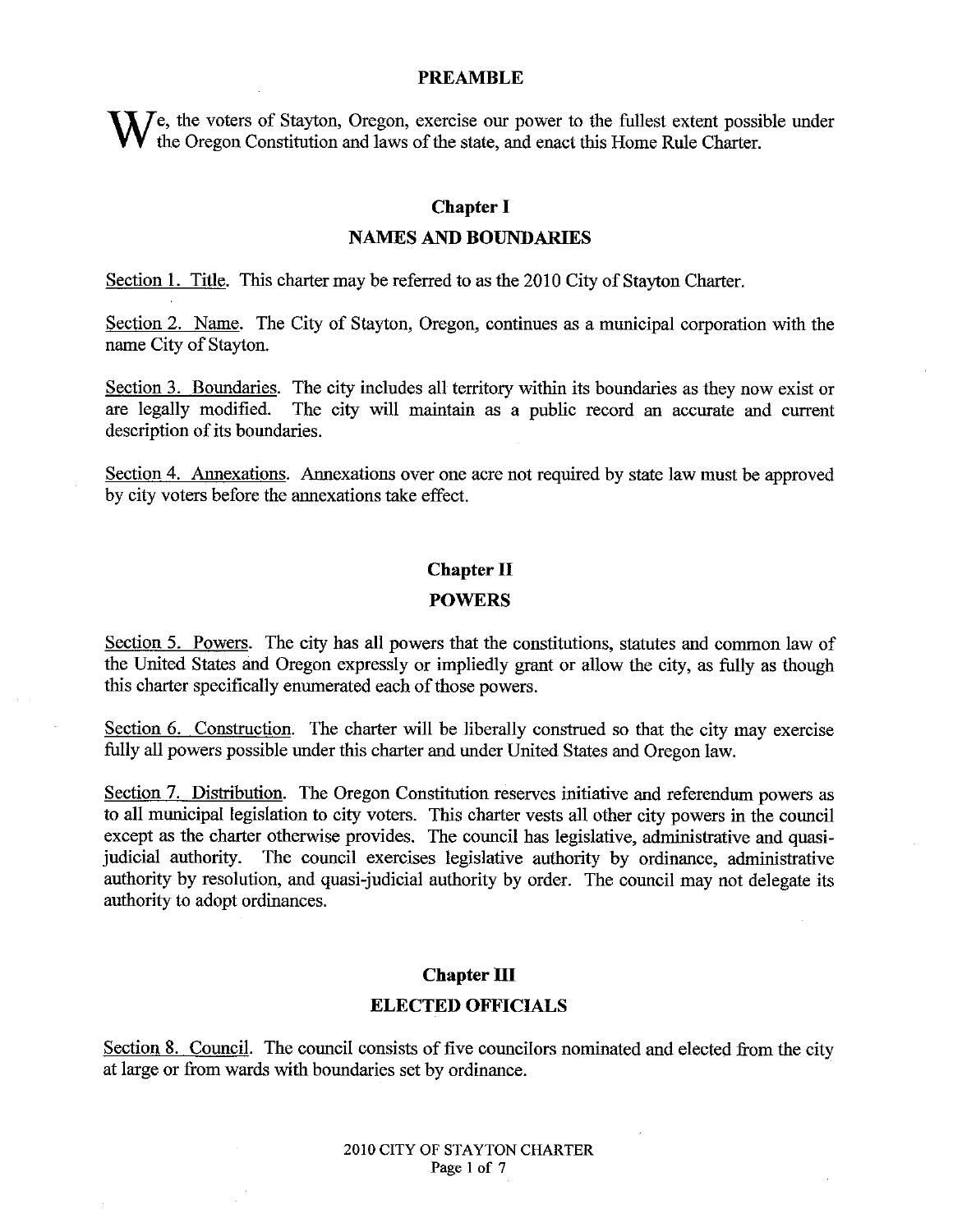Section 9. Mayor. The mayor presides over and facilitates council meetings, preserves order, enforces council rules and determines the order of business under council rules. The mayor is not a member of the council and has no vote unless there is a tie vote. The mayor has authority to require the council to reconsider ordinances. The mayor appoints members of commissions and committees established by ordinance or resolution with the approval of a majority vote of the council. The mayor must sign all records of council decisions. The mayor serves as the political head of the city government.

Section 10. Council President. At its first meeting each year, the council must elect a president from its membership. The president presides in the absence of the mayor and acts as mayor when the mayor is unable to perform duties. When acting as mayor the president retains a vote, but does not have a tie vote or authority to require reconsideration of ordinances.

Section 11. Rules. The council must adopt by resolution rules to govern its meetings and proceedings.

Section 12. Meetings. The council must meet at least once a month at a time and place designated by council rules, and may meet at other times in accordance with the rules.

Section 13. Ouorum. Three or more council members are a quorum to conduct business, but two members may meet and compel attendance of absent members as prescribed by council rules.

Section 14. Vote Required. The express approval of a majority of a quorum of the council is necessary for any council decision, except when this charter requires approval by a majority of the council.

Section 15. Record. A record of council meetings must be kept in a manner prescribed by the council rules.

#### **Chapter IV**

#### **LEGISLATIVE AUTHORITY**

Section 16. Ordinances. The council will exercise its legislative authority by enacting ordinances. The enacting clause for all ordinances must state "The City of Stayton ordains:"

Section 17. Ordinance Enactment.

(a) Except as authorized by subsection (b), enactment of an ordinance requires approval by a majority of the council at two meetings.

(b) The council may enact an ordinance at a single meeting by the unanimous approval of at least three councilors, provided the proposed ordinance is available in writing to the public at least seven days before the meeting.

(c) Any substantive amendment to a proposed ordinance must be read aloud or made available in writing to the public before the council enacts the ordinance at that meeting.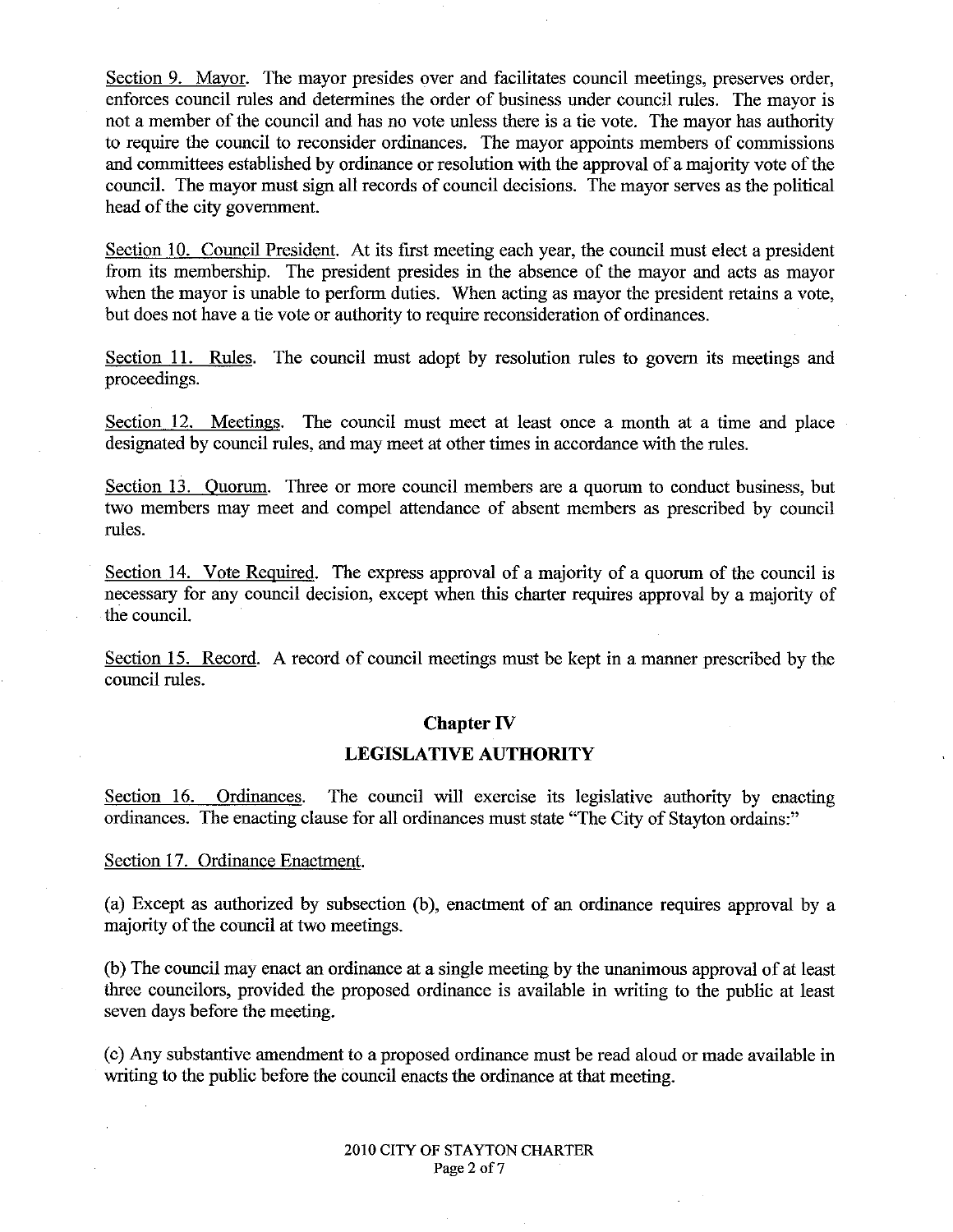(d) After the adoption of an ordinance, the vote of each councilor must be entered into the council minutes.

(e) After ordinance enactment, the city recorder must attest to the ordinance by name, title and date of enactment. The city recorder must submit the ordinance to the mayor for approval. If the mayor approves the ordinance, the mayor must sign and date it.

(f) If the mayor requires reconsideration of an ordinance, the mayor must return it to the city recorder with written reasons for reconsideration within seven days of receipt of the ordinance. If the ordinance is not returned, it takes effect as enacted.

(g) At the first council meeting after demand for reconsideration by the mayor, the council must consider the reasons of the mayor and again vote on the ordinance. If at least three councilors vote to enact the ordinance, it takes effect.

Section 18. Effective Date of Ordinances. Ordinances normally take effect on the 30<sup>th</sup> day after enactment, or 30 days from re-enactment after demand for reconsideration by the mayor, or on a later day provided in the ordinance. An ordinance may take effect as soon as enacted or another date less than 30 days after enactment if it contains an emergency clause and is unanimously approved.

#### **Chapter V**

#### **ADMINISTRATIVE AUTHORITY**

Section 19. Resolutions. The council will normally exercise its administrative authority by adopting resolutions. The adopting clause for resolutions must state "The City of Stayton" resolves:"

Section 20. Resolution Adoption.

(a) Adoption of a resolution or any other council administrative decision requires approval by the council at one meeting.

(b) Any substantive amendment to a resolution must be read aloud or made available in writing to the public before the council adopts the resolution at that meeting.

(c) After adoption of a resolution or other administrative decision, the vote of each councilor must be entered into the council minutes.

(d) After adoption of a resolution, the city recorder must attest to the resolution by name, title and date of adoption.

Section 21. Effective Date of Resolutions. Resolutions and other administrative decisions take effect on the date of adoption, or on a later date provided in the resolution.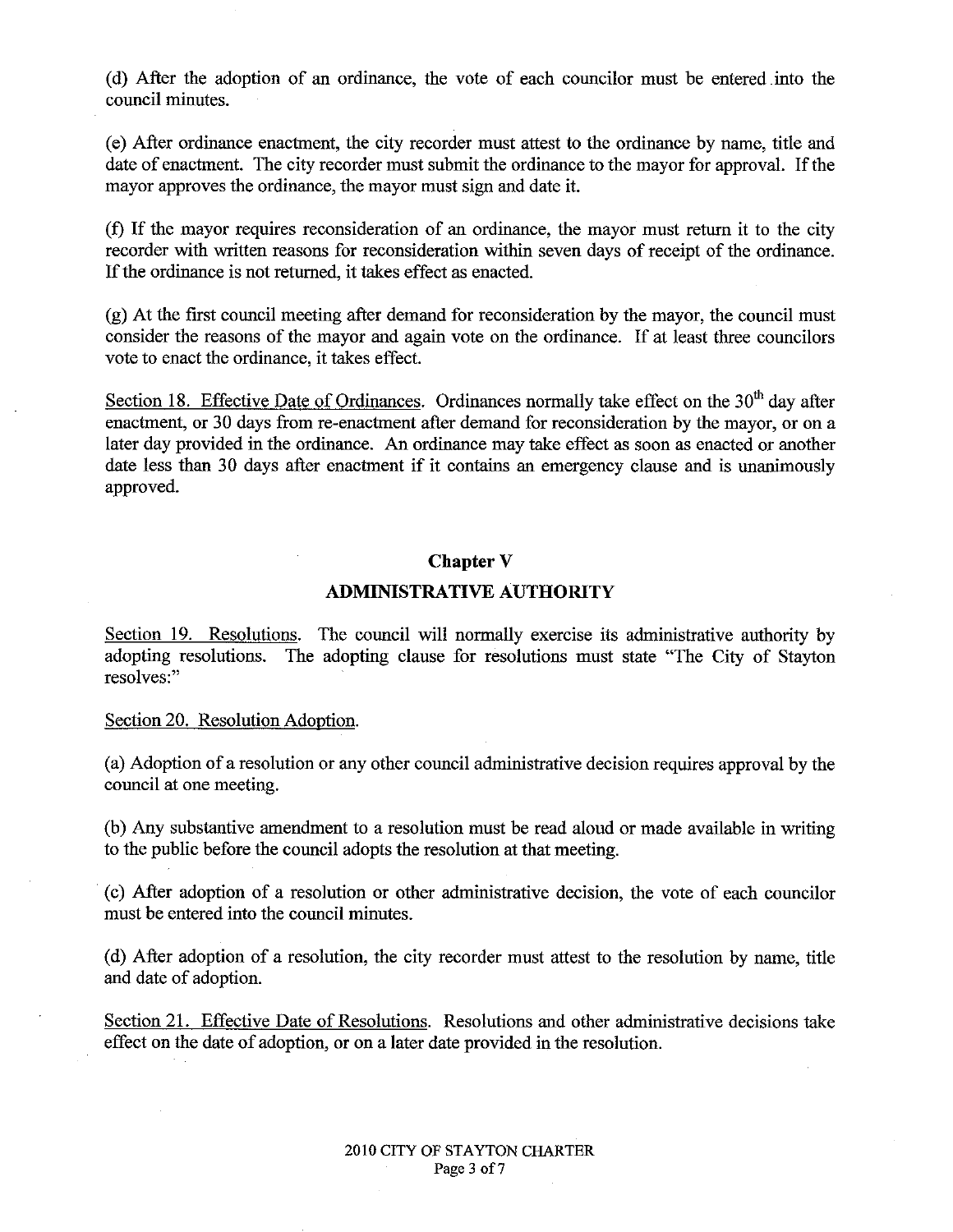#### **Chapter VI**

#### **OUASI-JUDICIAL AUTHORITY**

Section 22. Orders. The council will normally exercise its quasi-judicial authority by approving orders. The approving clause for orders may state "The City of Stayton orders:"

#### Section 23. Order Approval.

(a) Approval of an order or any other council quasi-judicial decision requires approval by the council at one meeting.

(b) Any substantive amendment to a proposed order must be read aloud or made available in writing to the public at the meeting before the council approves the order.

(c) After approval of an order or other council quasi-judicial decision, the vote of each councilor must be entered in the council minutes.

(d) After approval of an order, the city recorder must attest to the order by name, title and date of adoption.

Section 24. Effective Date. Orders and other quasi-judicial decisions take effect on the date of final approval, or on a later date provided in the order.

#### **Chapter VII**

#### **ELECTIONS**

Section 25. Councilors. At each general election after the effective date of this charter, three councilors will be elected. The two councilors receiving the highest number of votes are elected for four-year terms. The councilor receiving the third highest number of votes is elected to a two-year term.

Section 26. Mayor. At every other general election after the effective date of this charter, a mayor will be elected for a two-year term. A mayor may serve no more than three consecutive elected two-year terms. The term of the mayor in office when this charter takes effect continues until the beginning of the first odd-numbered year after charter adoption.

Section 27. State Law. City elections must conform to state law except as this charter or ordinances provide otherwise. All elections for city offices must be nonpartisan.

#### Section 28. Oualifications.

(a) The mayor and each councilor must be a qualified elector under state law, and reside within the city for at least one year immediately before election or appointment to office.

> 2010 CITY OF STAYTON CHARTER Page 4 of 7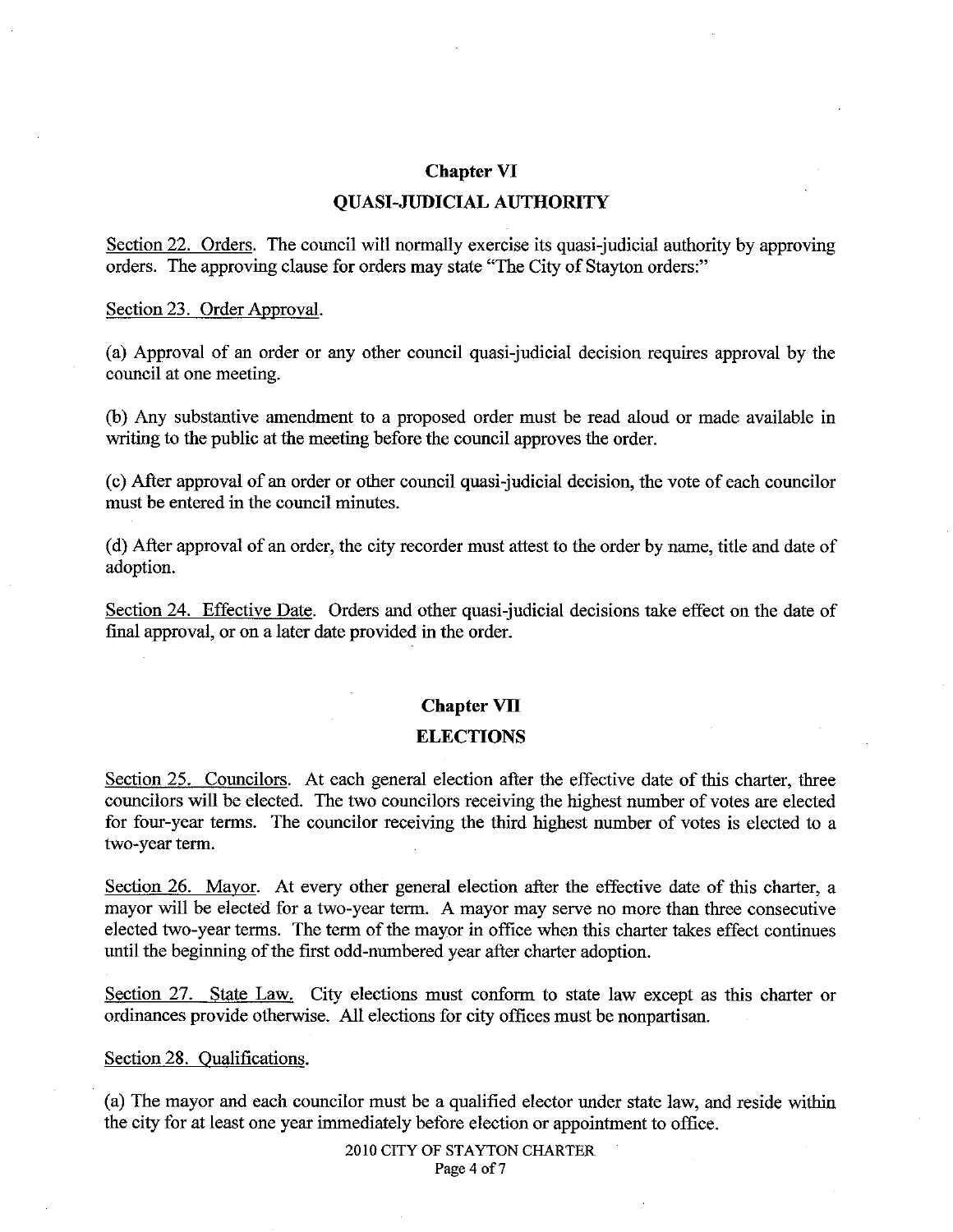(b) No person may be a candidate at a single election for more than one city office.

(c) Neither the mayor nor a councilor may be employed by the city.

(d) The council is the final judge of the election and qualifications of elected officials.

Section 29. Nominations. The council must adopt an ordinance prescribing the manner for a person to be nominated to run for mayor or a councilor position. A petition for elective office must be signed by the nominee and at least 10 city electors.

Section 30. Terms. The term of an officer elected at a general election begins at the first council meeting of the year immediately after the election, and continues until the successor qualifies and assumes the office.

Section 31. Oath. The mayor and each councilor must swear or affirm to faithfully perform the duties of the office and support the constitutions and laws of the United States and Oregon, and the charter, ordinances and resolutions of the city.

Section 32. Vacancies. Office of the mayor or councilor becomes vacant:

(a) Upon the incumbent's:

 $(1)$  Death.

- (2) Adjudicated incompetence, or
- (3) Recall from the office.

(b) Upon declaration by the council after the incumbent's:

- (1) Failure to qualify for the office within 10 days of the time the term of office is to begin;
- (2) Absence from the city for 30 days, or from all council meetings within a 60-day period without consent from the council;
- (3) Ceasing to reside in the city;
- (4) Ceasing to be a qualified elector under state law;
- (5) Conviction of a public offense punishable by loss of liberty;
- (6) Resignation from the office; or
- (7) Violation of Section 34(d).

Section 33. Filling Vacancies. A vacancy in the office of mayor will be filled by a majority of the council. A councilor vacancy will be filled by appointment by the mayor with the consent of the council. The term of office for the appointee runs from appointment until expiration of the term of office of the last person elected to that office. If a disability prevents a council member from attending council meetings or a member is absent from the city, the mayor with the consent of the council may appoint a councilor pro tem.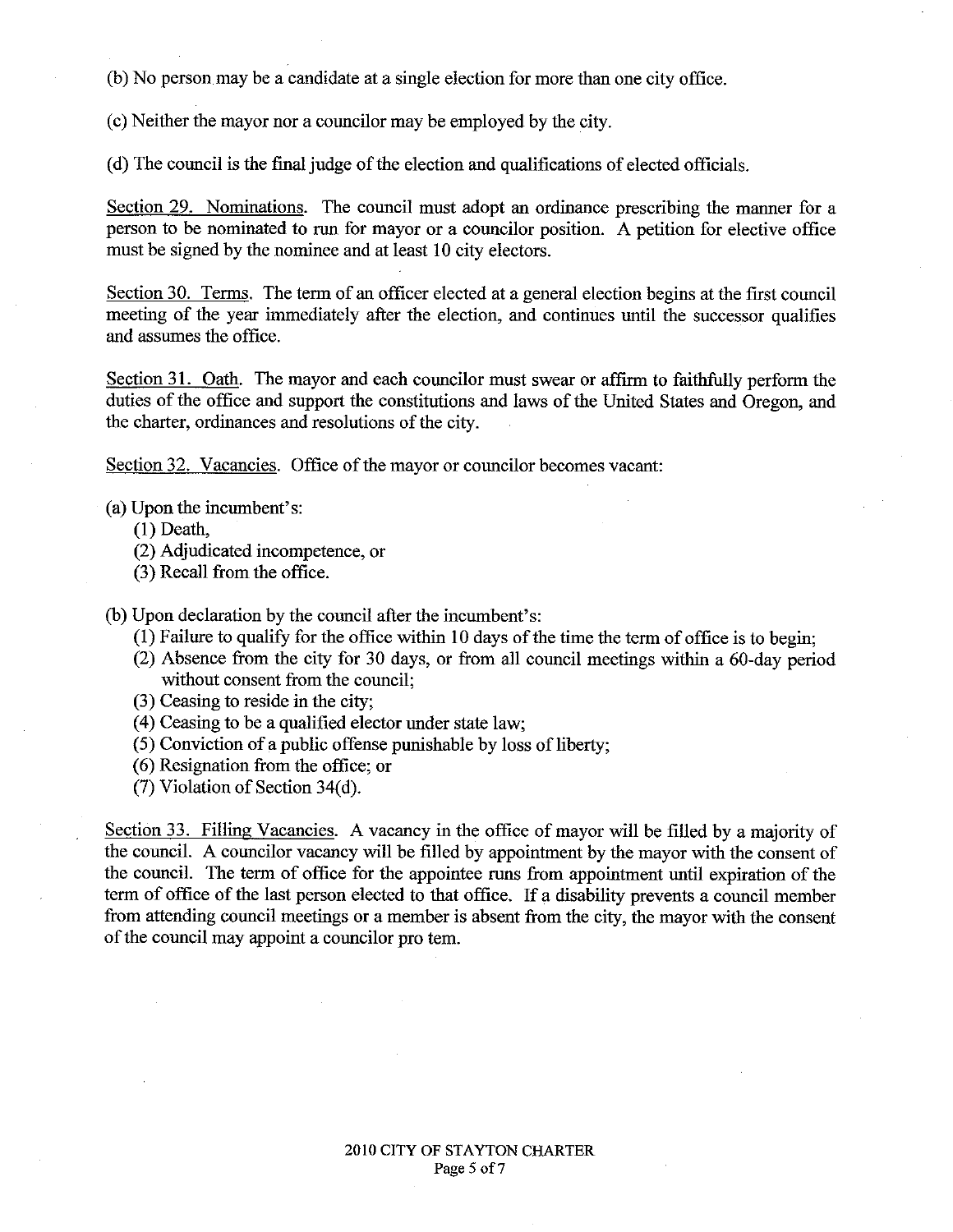# **Chapter VIII APPOINTIVE OFFICERS**

#### Section 34. Administrator.

(a) The office of administrator is established as the administrative head of the city government. The administrator is responsible to the mayor and council for the proper administration of city business. The administrator will assist the mayor and council in the development of city policies, and carry out policies set by ordinances and resolutions.

(b) The mayor must appoint and may remove the administrator with the consent of the council. The appointment must be made without regard to political considerations and solely on the basis of education and experience relating to local government management.

(c) The duties of the administrator must be set by ordinance.

(d) The mayor and councilors may not directly or indirectly attempt to coerce the administrator or a candidate for the office of administrator in the appointment or removal of any city employee, or in administrative decisions regarding city property or contracts. Violation of this prohibition is grounds for removal from office by a majority of the council after a public hearing. In council meetings, councilors may discuss or suggest anything with the administrator relating to city business.

Section 35. City Attorney. The office of city attorney is established as the chief legal officer of the city government. The mayor must appoint and may remove the city attorney with the consent of the council. The city attorney may designate other lawyers to serve as assistant city attorneys or special counsel.

#### Section 36. Municipal Court and Judge.

(a) The mayor may appoint and remove a municipal judge with the consent of the council. A municipal judge will hold court in the city at such place as the council directs. The court will be known as the Municipal Court.

(b) All proceedings of this court will conform to state laws governing justices of the peace and justice courts.

(c) All areas within the city and areas outside the city as permitted by state law are within the territorial jurisdiction of the court.

(d) The municipal court has jurisdiction over every offense created by city ordinance. The court may enforce forfeitures and other penalties created by ordinances. The court also has jurisdiction under state law unless limited by city ordinance.

- (e) The municipal judge may:
	- (1) Render judgments and impose sanctions on persons and property;
	- (2) Order the arrest of anyone accused of an offense against the city;
	- (3) Commit to jail or admit to bail anyone accused of a city offense: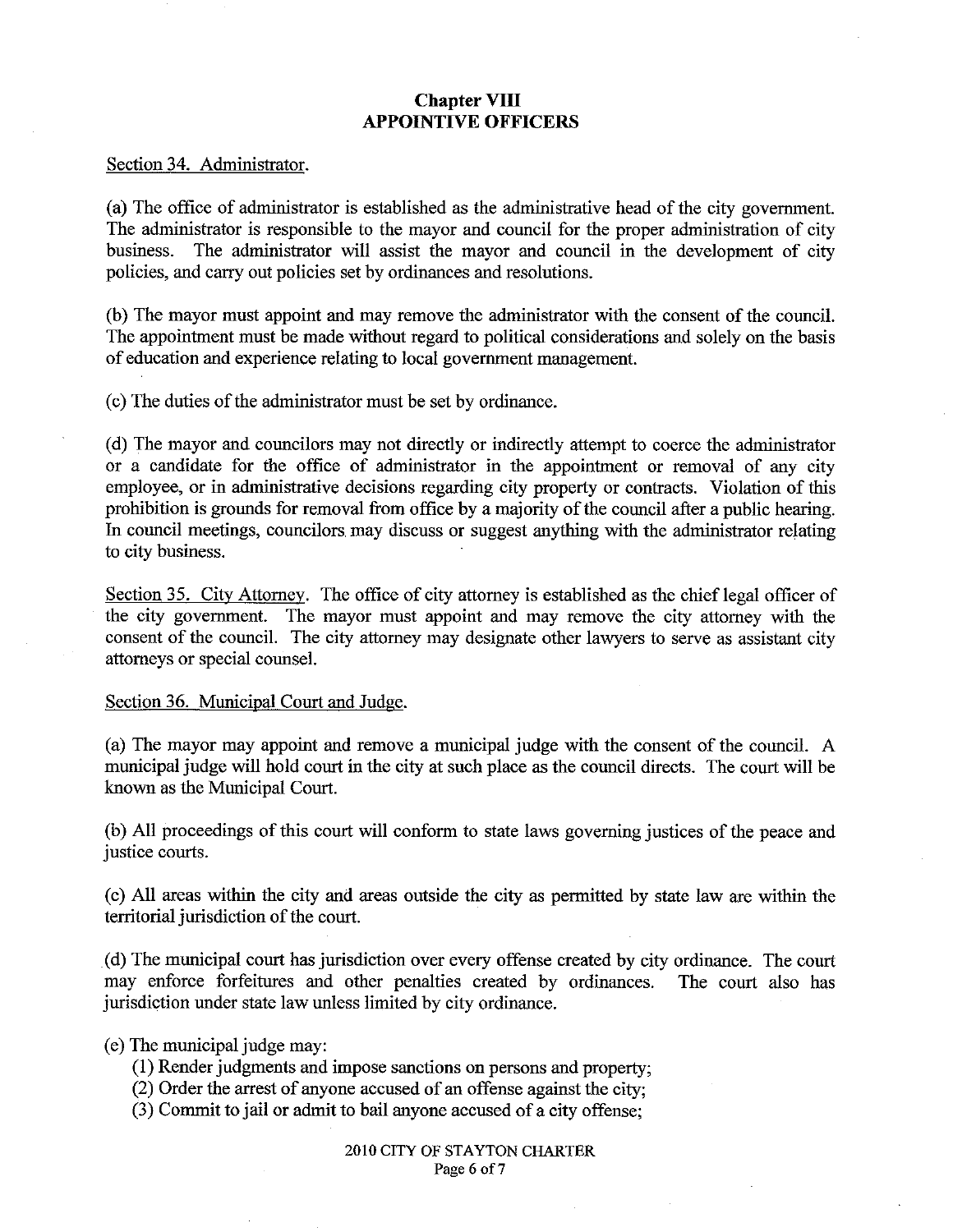- (4) Issue and compel obedience to subpoenas;
- (5) Compel witnesses to appear and testify and jurors to serve for trials before the court;
- (6) Penalize contempt of court;
- (7) Issue processes necessary to enforce judgments and orders of the court:
- (8) Issue search warrants; and
- (9) Perform other judicial and quasi-judicial functions assigned by ordinance.

(f) The mayor may appoint and may remove municipal judges pro tem with the consent of the council.

(g) The council may transfer some or all of the functions of the municipal court to a state court.

#### **Chapter IX**

#### **PERSONNEL**

Section 37. Personnel Rules. The council by resolution will adopt rules governing compensation, recruitment, selection, promotion, transfer, demotion, suspension, layoff, and dismissal of city employees based on merit and fitness.

#### **Chapter X**

#### **MISCELLANEOUS PROVISIONS**

Section 38. Debt. City indebtedness may not exceed debt limits imposed by state law. A charter amendment is not required to authorize city indebtedness.

Section 39 Ordinance Continuation. All ordinances, resolutions, orders and rules in force and consistent with this charter when it takes effect remain in effect until amended or repealed.

Section 40. Repeal. All charter provisions adopted before this charter takes effect are repealed.

Section 41. Severability. The terms of this charter are severable. If any provision is held invalid by a court, the invalidity does not affect any other term of this charter.

Section 42. Time of Effect. This charter takes effect January 01, 2010.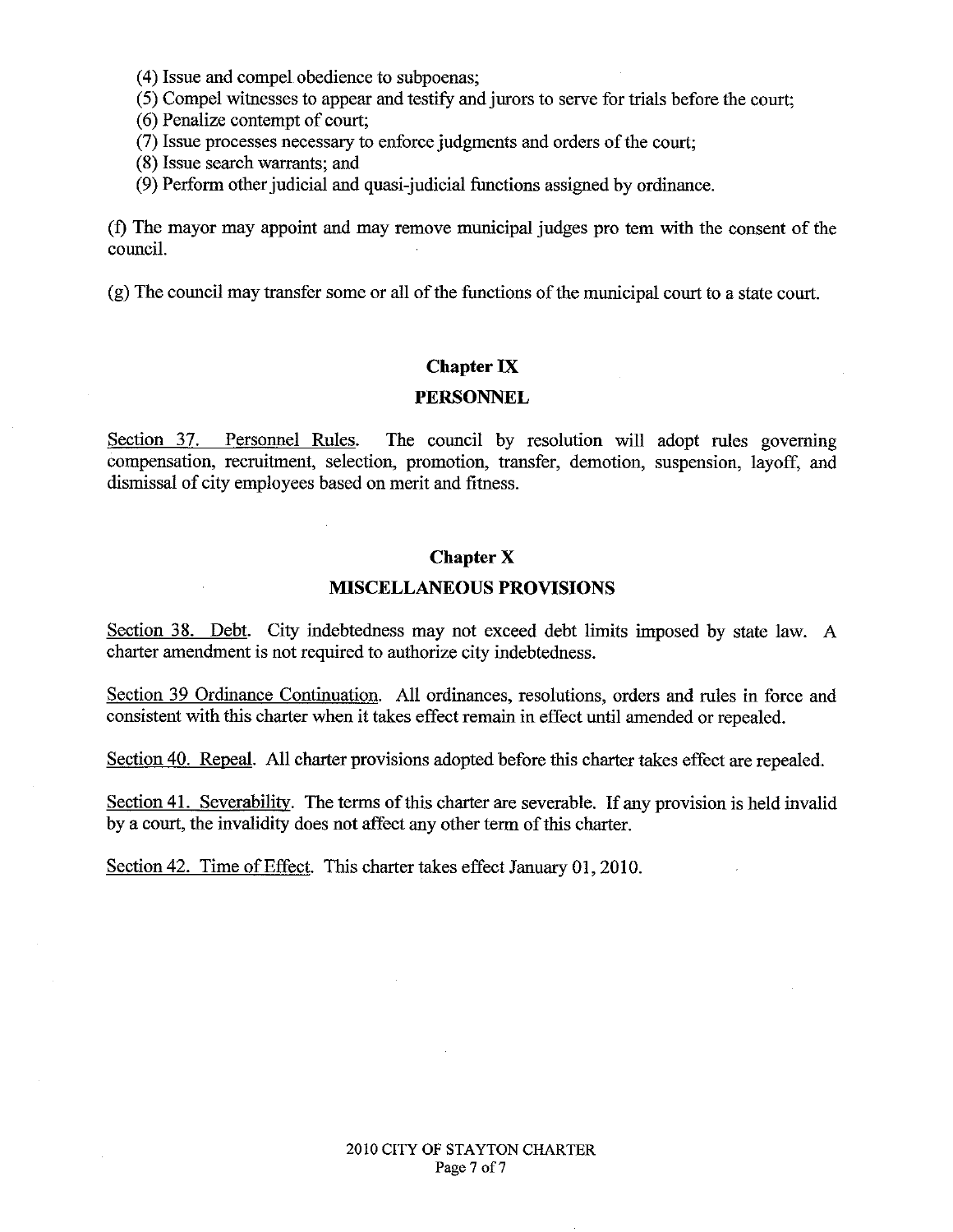

# **CITY OF STAYTON** M E M O R A N D U M

**TO: Mayor Henry Porter and the Stayton City Council FROM: Lance S. Ludwick P.E., Public Works Director on behalf of Keith Campbell, City Administrator DATE: February 6, 2017 SUBJECT: Ordinance No. 1008 and Resolution No. 953, Three (3) cent gas tax on motor vehicle fuels within the City of Stayton**

### **ISSUE**

*Shall the City enact Ordinance 1008 imposing a three (3) cent per gallon tax on the sale of motor vehicle fuels within the City and approve Resolution 953 referring the ordinance to the voters of the City of Stayton?* 

### **ENCLOSURES**

- Ordinance No. 1008
- Resolution No. 953

### **BACKGROUND INFORMATION**

The street network is conservatively valued at \$32.2 million on a cost basis. The street network net value has depreciated to \$3.3 million dollars due to the lack of new streets or proper maintenance. This asset is typically described in lane miles and/or centerline miles. Currently, Public Works manages 33.3 centerline miles within the City limits.

In the spring of 2015 a community survey was distributed to the residents of Stayton. Question 3 of that Survey asked the participants to select their opinions of the top three priorities that the City should focus on. Street Maintenance by far garnered the largest response. Of the 356 responses Street Maintenance received 250 votes. The next closest choice was the Police with 159.

For some time, street repair funding levels for the City have not kept pace with rehabilitation needs. To help address this need, the City is interested in establishing supplementary funding.

Supplementary funding could be generated from the implementation of a three (3) cents per gallon gas tax on all the sale of all motor vehicle fuels within the City of Stayton. The revenue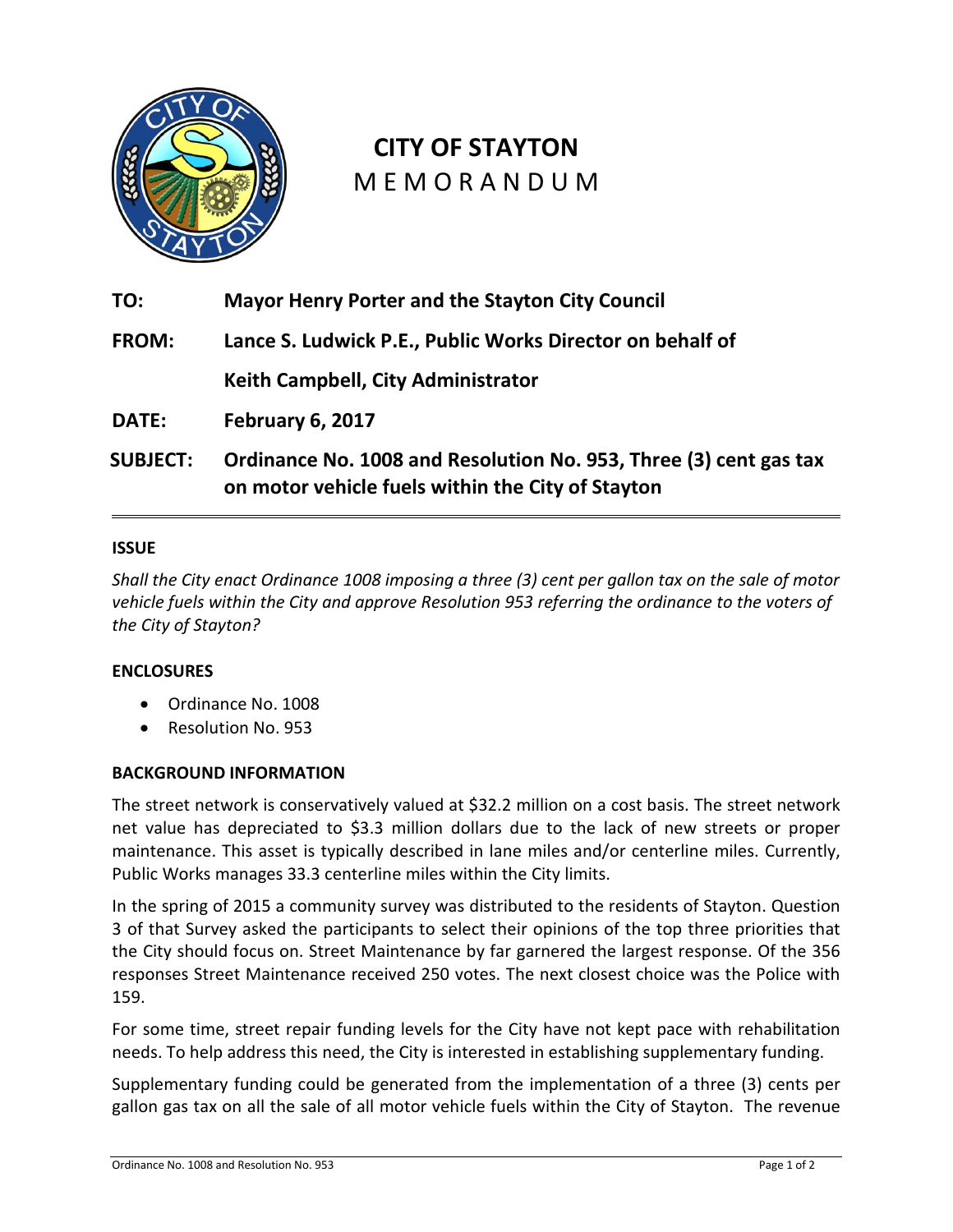from supplementary funding will assist in reducing the backlog of street repair projects.

Specifically, based on the 2015 pavement condition ratings, the City has a backlog of street overlays and reconstruction projects of \$ 23 million. By maintaining the current Maintenance & Repair budget of \$300,000, the backlog is projected to continue to grow unless funding levels are increased.

In December 2015 the Council voted to direct staff to prepare an ordinance establishing a motor fuels tax of \$0.03 per gallon. ORS 319.950 requires that the imposition of a gas tax my a city be approved by the voters of that city.

### **RECOMMENDATION**

Staff recommends that Council approve Ordinance No. 1008 and Resolution 953, forwarding the issue to the voters.

# **OPTIONS AND MOTIONS**

The City Council is presented with the following options for Ordinance No. 1008:

# 1. **Approve Ordinance No. 1008.**

# *Move to approve Ordinance No. 1008 as presented.*

The City Recorder shall call the roll and the names of each Councilor present and their vote shall be recorded in the meeting minutes. If the vote is unanimous, Ordinance No. 1008 is enacted and will be presented to the Mayor for his approval.

# 2. **Approve Ordinance No. 1008 with modifications.**

*Move to approve Ordinance No. 1008 with the following changes … and direct staff to incorporate these changes into the Ordinance before the Ordinance is presented to the City Council for a second consideration.* 

The City Recorder shall call the roll and the names of each Councilor present and their vote shall be recorded in the meeting minutes. If the first consideration is approved, Ordinance No. 1008 will be brought before the Council for a second consideration.

# 3. **Retain the Stayton Municipal Code unchanged.**

No motion necessary.

If the City Council enacts Ordinance No. 1008, the Council is then presented with the following options for Resolution No. 953:

### 1. **Approve Resolution No. 953.**

*Move to approve Resolution No. 953 as presented.* 

# 2. **Approve Resolution No. 953 with modifications.**

*Move to approve Resolution No. 953 with the following changes …*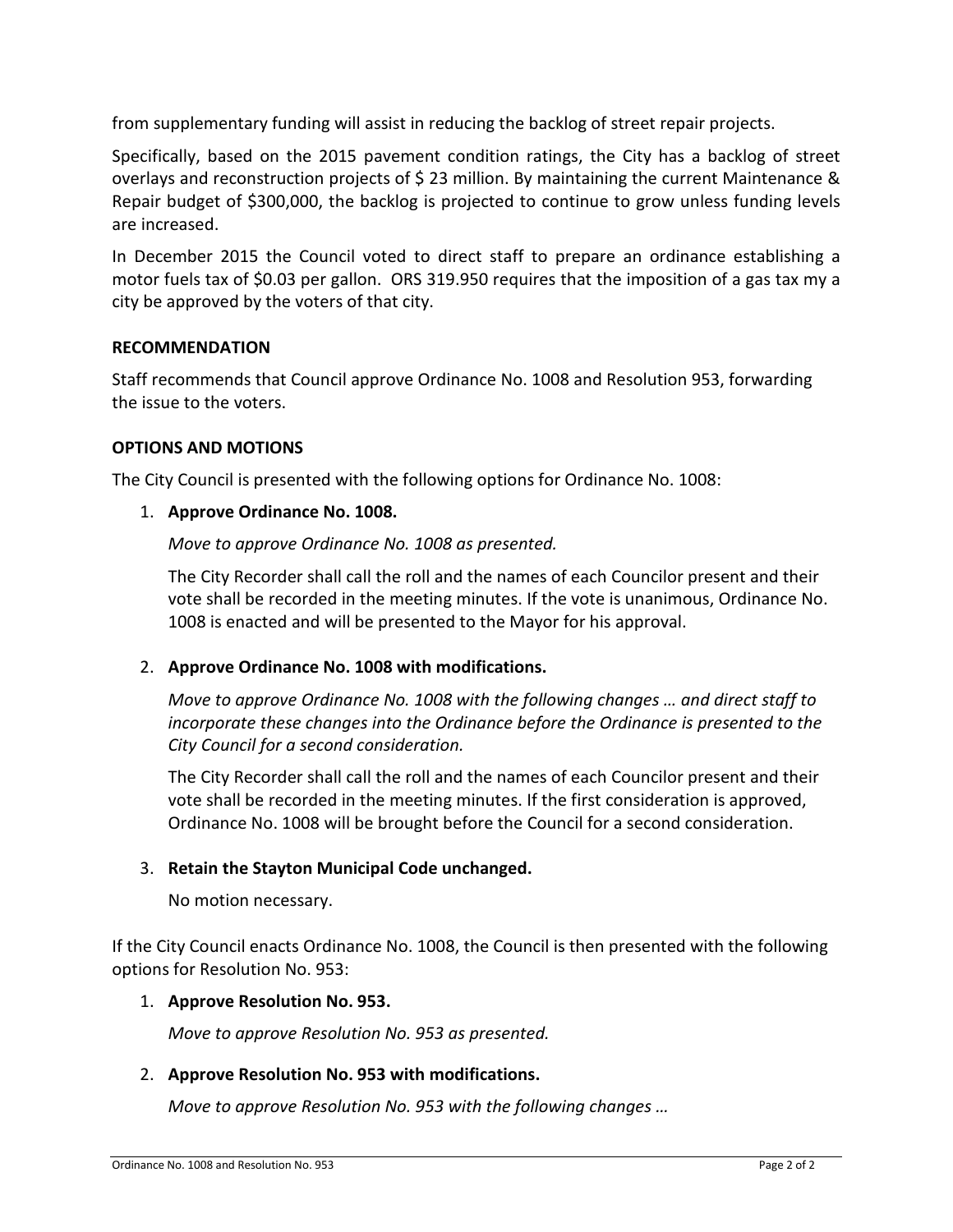# **ORDINANCE NO. 1008**

# **AN ORDINANCE CREATING AND IMPOSING A TAX ON MOTOR VEHICLE FUEL DEALERS; PROVIDING FOR ENFORCEMENT, ADMINISTRATION, AND COLLECTION OF THE TAX; AND AMENDING THE STAYTON MUNICIPAL CODE BY ADDING A NEW CHAPTER 3.40, "MOTOR VEHICLE FUEL TAX."**

WHEREAS, revenues from existing sources, including the State Motor Fuel Tax are not adequate to maintain the City of Stayton's street system;

WHEREAS, to address street systems that have maintenance needs beyond the current funding. The condition of the City of Stayton's street system has significant needs demonstrated by detailed inventories performed in 2014;

WHEREAS, poorly maintained streets create a variety of problems including increased wear on vehicles and increased safety hazards;

WHEREAS, regular maintenance of streets is cost-effective for the City and for citizens because deteriorated streets are expensive to repair and maintain and cause increased wear on vehicles;

WHEREAS, a well-maintained street system provides for increased safety, supports property value appreciation, prolongs the life of public and private vehicles, and contributes to a more attractive community;

WHEREAS, the City of Stayton has prepared a Pavement Management Report which recommends priority street maintenance projects;

WHEREAS, additional funding is required in order to fund increased maintenance of the City of Stayton's street system;

WHEREAS, Stayton is an Oregon home-rule municipal corporation having the authority and power under the terms of its Charter to exercise all the powers and authority that the Constitution, statutes, and common law of the United States and Oregon expressly or implicitly grant or allow as though each such power was specifically enumerated therein;

WHEREAS, the City's authority and power includes the authority to impose a tax on the sale of motor vehicle fuel sold within the City limits of Stayton; and

WHEREAS, the City Council wishes to exercise that power and to limit the use of any revenues generated by the tax to purposes associated with the administration, construction, reconstruction, improvement, repair, maintenance, operation, and use of the public highways, streets, and roads within the City limits of Stayton; now therefore

# **THE CITY OF STAYTON ORDAINS AS FOLLOWS:**

Section 1. The City of Stayton's Municipal Code is amended by adding a new Chapter 3.40, "Motor Vehicle Fuel Tax," to read as shown in the attached Exhibit A.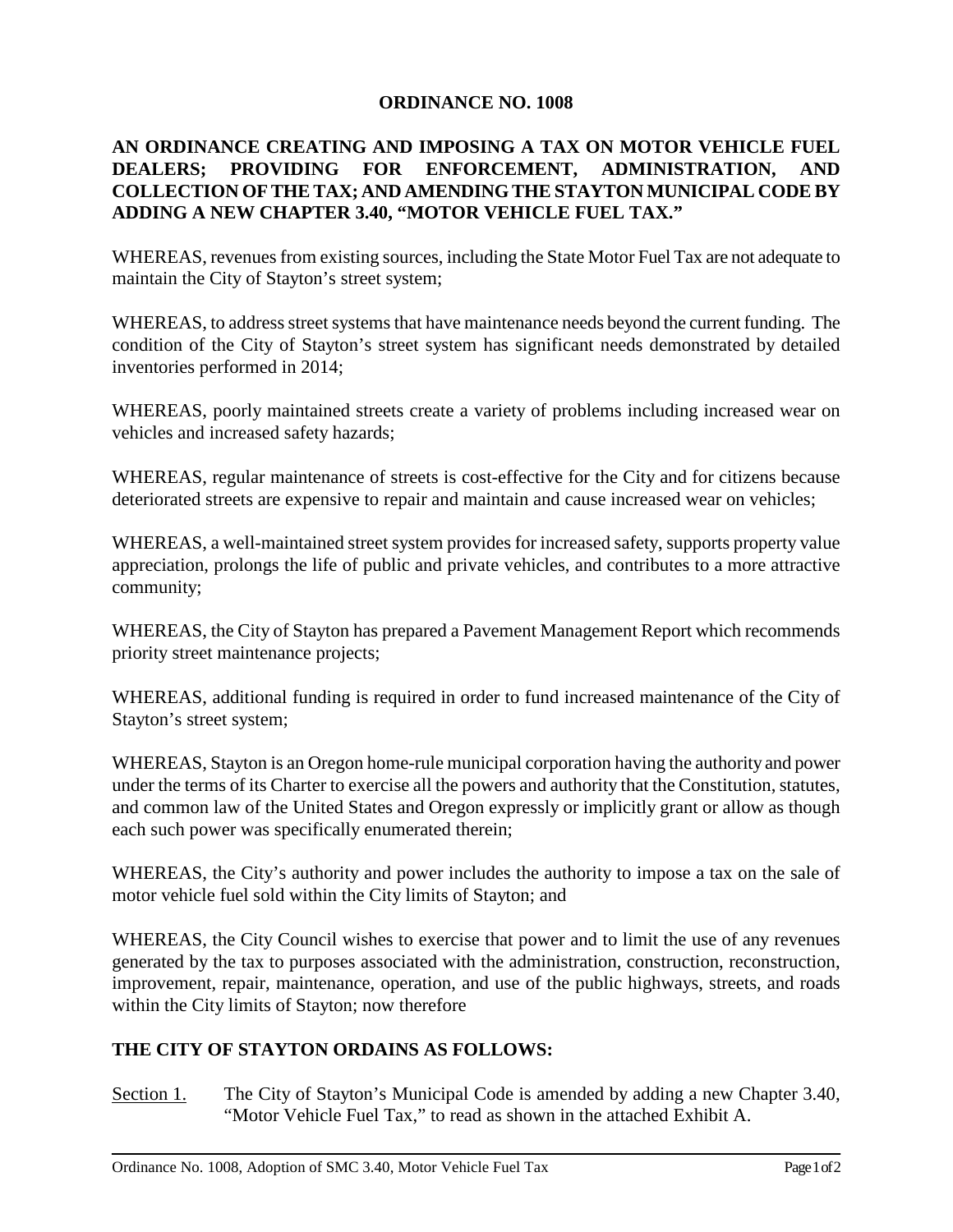- Section 2. The taxation imposed by Section 1 shall commence after approval of the electorate of the City of Stayton.
- Section 3. This Ordinance shall become effective 30 days after enactment by the Stayton City Council and the Mayor's signature.

ADOPTED BY THE STAYTON CITY COUNCIL THIS  $6^\mathrm{TH}$  DAY OF FEBRUARY, 2017.

# CITY OF STAYTON

| $\sim$<br>Signed | - |
|------------------|---|
|                  |   |

Henry A. Porter, Mayor

Signed: \_\_\_\_\_\_\_\_\_\_\_\_\_, 2017 ATTEST:

Keith D. Campbell, City Administrator

APPROVED AS TO FORM:

\_\_\_\_\_\_\_\_\_\_\_\_\_\_\_\_\_\_\_\_\_\_\_\_\_\_ David A. Rhoten, City Attorney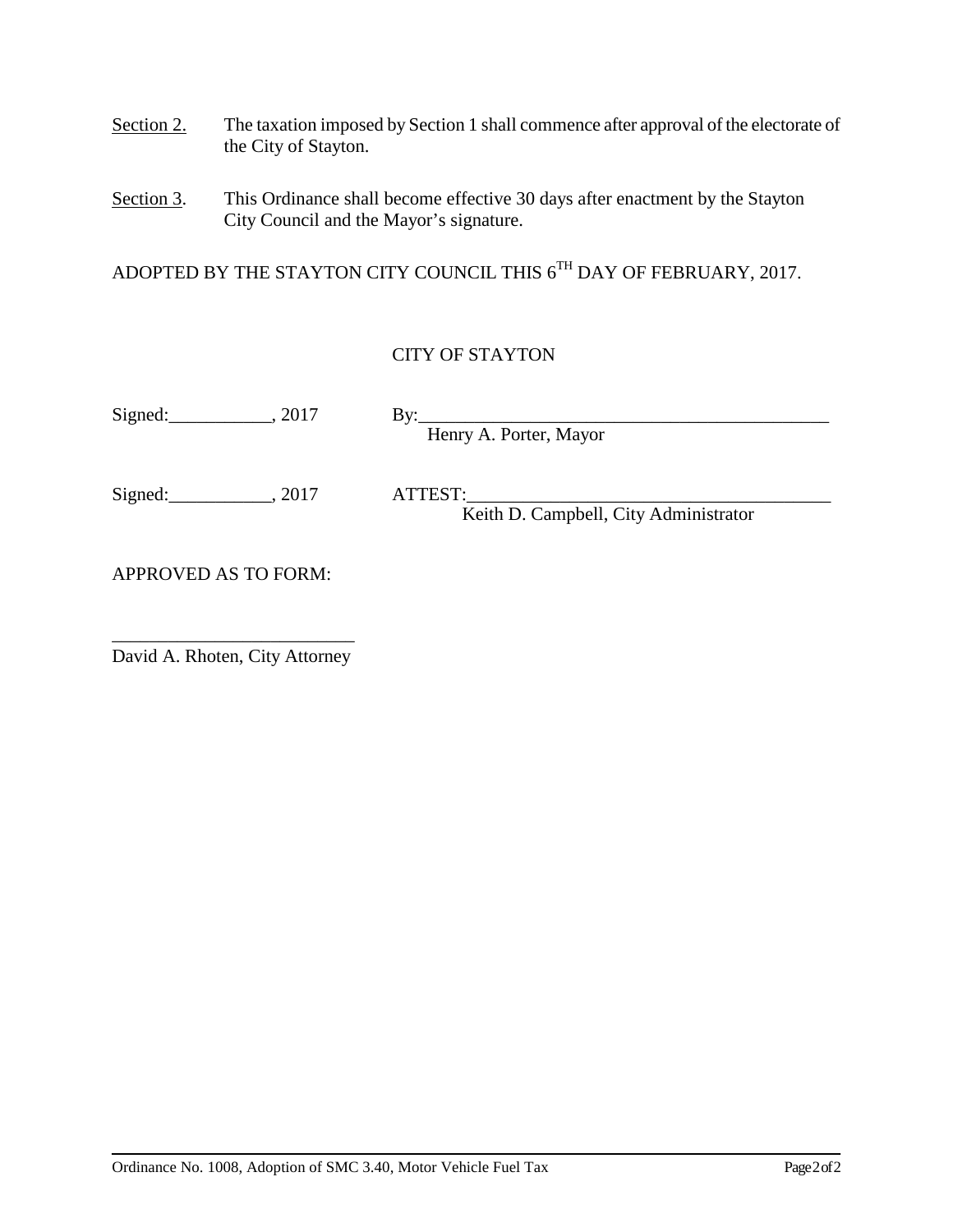# CHAPTER 3.40

# MOTOR VEHICLE FUEL TAX

#### **SECTIONS**

- 3.40.010 Definitions
- 3.40.020 Tax Imposed
- 3.40.030 Amount and Payment
- 3.40.040 Permit Requirements
- 3.40.050 Permit Applications and Issuance
- 3.40.060 Failure to Secure Permit<br>3.40.070 Revocation of Permit
- 3.40.070 Revocation of Permit
- 3.40.080 Cancellation of Permit
- 3.40.090 Remedies Cumulative
- 3.40.100 Payment of Tax and Delinquency
- 3.40.110 Monthly Statement of Dealer and Fuel-Handler
- 3.40.120 Failure to File Monthly Statement
- 3.40.130 Billing Purchasers
- 3.40.140 Failure to Provide Invoice or Delivery Tag
- 3.40.150 Transporting Motor Vehicle Fuel in Bulk
- 3.40.160 Exemption of Export Fuel
- 3.40.170 Sales to Armed Forces Exempted
- 3.40.180 Fuel in Vehicle Coming into City Not Taxed
- 3.40.190 Refunds
- 3.40.200 Examination and Investigations
- 3.40.210 Limitation on Credit for Refund or Overpayment and on Assessment of Additional Tax
- 3.40.220 Examining Books and Accounts of Carrier of Motor Vehicle Fuel
- 3.40.230 Records to be Kept by Dealers and Fuel Handlers
- 3.40.240 Records to be Kept 3 Years
- 3.40.250 Use of Tax Revenues
- 3.40.260 Administration
- 3.40.270 Severability

### 3.40.010 DEFINITIONS

As used in this chapter, unless the context requires otherwise:

- 1. City means City of Stayton and any person, agency or other entity authorized by the city to act as its agent related to administration of this chapter or collection of the motor vehicle fuel tax.
- 2. Dealer means any person who:
	- a. Supplies or imports motor vehicle fuel for sale, use or distribution in, and after the same reaches the city, but "dealer" does not include any person who imports into

Exhibit A, Ordinance No. 1008 3.40 Motor Vehicle Fuel Tax Page 1 of 10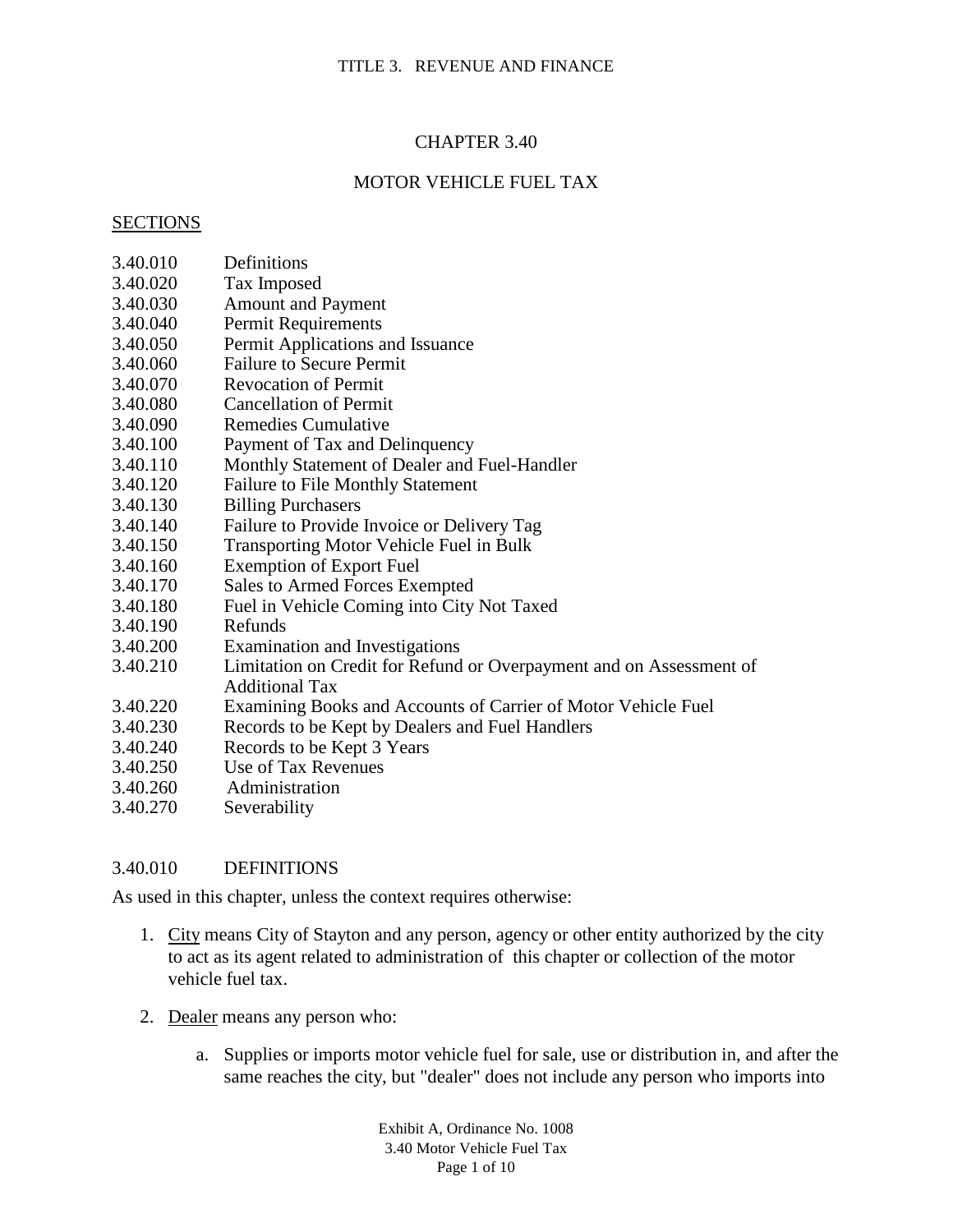the city motor vehicle fuel in quantities of 500 gallons or less purchased from a supplier who is permitted as a dealer hereunder and who assumes liability for the payment of the applicable motor vehicle fuel tax to the city; or

- b. Produces, refines, manufactures or compounds motor vehicle fuels in the city for use, distribution or sale in the city; or
- c. Acquires in the city for sale, use or distribution in the city motor vehicle fuels with respect to which there has been no motor vehicle fuel tax previously incurred.
- 3. Motor Vehicle Fuel-Handler means any person who acquires or handles motor vehicle fuel within the city through a storage tank facility with storage tank capacity that exceeds 500 gallons of motor vehicle fuel.
- 4. Distributor means, in addition to its ordinary meaning, the deliverer of motor vehicle fuel by a dealer to any service station or into any tank, storage facility or series of tanks or storage facilities connected by pipelines, from which motor vehicle fuel is withdrawn directly for sale or for delivery into the fuel tanks or motor vehicles whether or not the service station, tank or storage facility is owned, operated or controlled by the dealer.
- 5. Motor Vehicle means all vehicles, engines or machines, moveable or immovable, operated or propelled by the use of motor vehicle fuel.
- 6. Motor Vehicle Fuel includes gasoline, and any other flammable or combustible gas or liquid, by whatever name that gasoline, gas or liquid is known or sold, usable as fuel for the operation of motor vehicles. Propane fuel and motor vehicle fuel used exclusively as a structural heating source are excluded as a taxable motor vehicle fuel.
- 7. Person includes every natural person, association, firm, partnership, or corporation.
- 8. Service Station means and includes any place operated for the purpose of retailing and delivering motor vehicle fuel into the fuel tanks of motor vehicles.

# 3.40.020 TAX IMPOSED

A motor vehicle fuel tax is hereby imposed on every dealer operating within the corporate limits of the city. The city motor vehicle fuel tax imposed shall be paid monthly to the city.

1. A person who is not a permitted dealer or permitted motor vehicle fuel-handler shall not accept or receive motor vehicle fuel in this city from a person who supplies or imports motor vehicle fuel who does not hold a valid motor vehicle fuel dealers permit in this city. If a person is not a permitted dealer or permitted motor vehicle fuel-handler in this city and accepts or receives motor vehicle fuel, the purchaser or receiver shall be responsible for all taxes, interests and penalties prescribed herein.

> Exhibit A, Ordinance No. 1008 3.40 Motor Vehicle Fuel Tax Page 2 of 10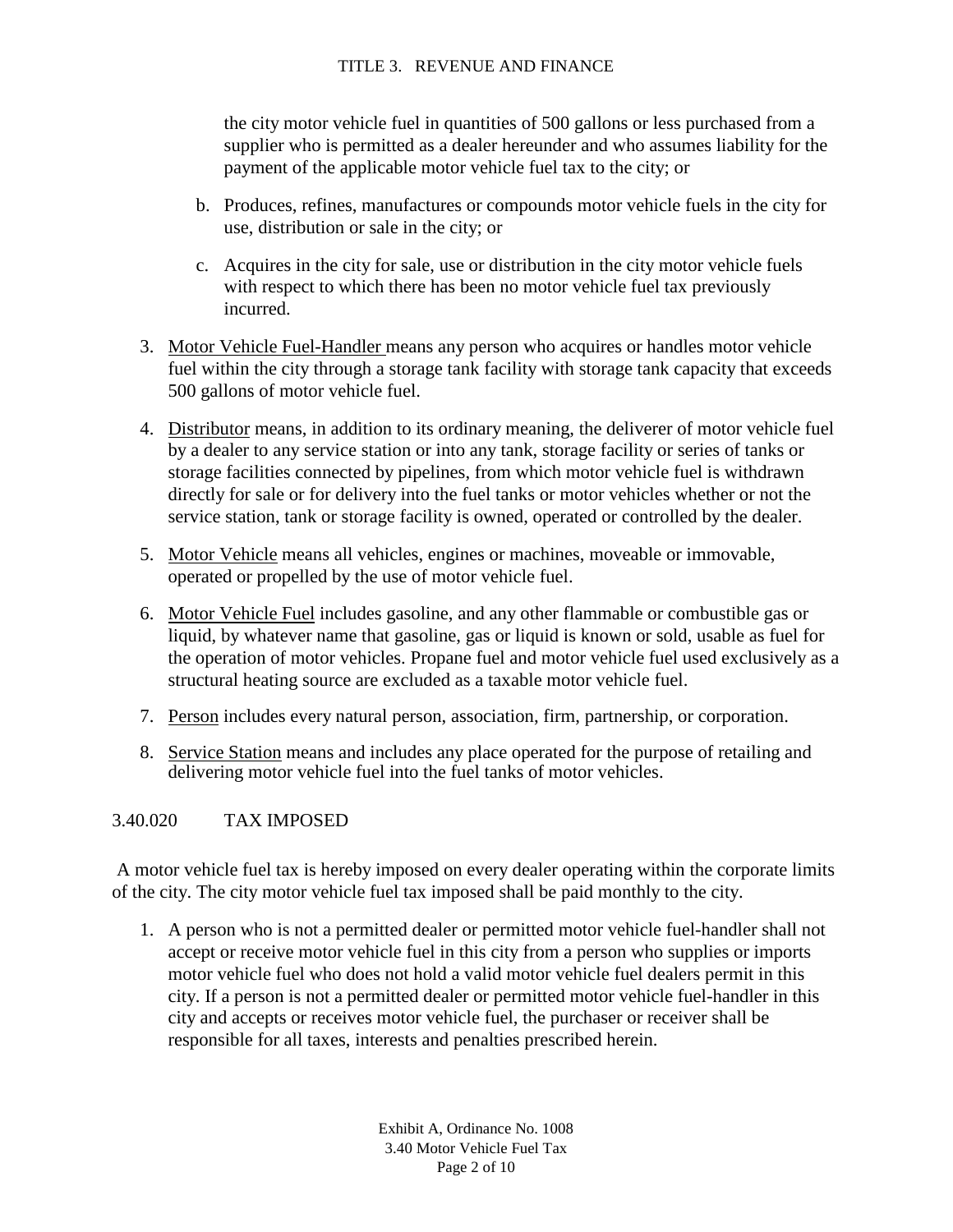2. A permitted dealer or fuel-handler who accepts or receives motor vehicle fuel from a person who does not hold a valid dealer or fuel-handler permit in this city, shall pay the tax imposed by this chapter to the city, upon the sale, use or distribution of the motor vehicle fuel.

#### 3.40.030 AMOUNT AND PAYMENT

- 1. Subject to divisions B. and C. of this section, by law, every dealer engaging in their own name, or in the name of others, or in the name of their representatives or agents in the city, in the sale, use or distribution of motor vehicle fuel, shall:
	- a. Not later than the twenty-fifth day of each calendar month, render a statement to the city or to its authorized agent, of all motor vehicle fuel sold, used or distributed by him in the city as well as all such fuel sold, used or distributed in the city by a purchaser thereof upon which sale, use or distribution the dealer has assumed liability for the applicable motor vehicle fuel tax during the preceding calendar month.
	- b. Pay a motor vehicle fuel tax computed on the basis of 3.0 cents per gallon of such motor vehicle fuel so sold, used or distributed as shown by such statement in the manner and within the time provided in this chapter.
- 2. In lieu of claiming refund of the tax as provided in 3.40.190, or of any prior erroneous payment of motor vehicle fuel tax made to the city by the dealer, the dealer may show such motor vehicle fuel as a credit or deduction on the monthly statement and payment of tax.
- 3. The motor vehicle fuel tax shall not be imposed wherever it is prohibited by the Constitution or laws of the United States or of the State of Oregon.

#### 3.40.040 PERMIT REQUIREMENTS

No dealer or fuel handler, shall sell, use or distribute any motor vehicle fuel until he has secured a dealer or fuel-handler permit as required herein.

#### 3.40.050 PERMIT APPLICATIONS AND ISSUANCE

- 1. Every person, before becoming a dealer or fuel handler in motor vehicle fuel in this city shall make an application to the city or its duly authorized agent, for a permit authorizing such person to engage in business as a dealer or fuel-handler.
- 2. Applications for the permit must be made on forms prescribed, prepared and furnished by the city or its duly authorized agent.
- 3. The applications shall be accompanied by a duly acknowledged certificate containing:
	- a. The business name under which the dealer or fuel-handler is transacting business.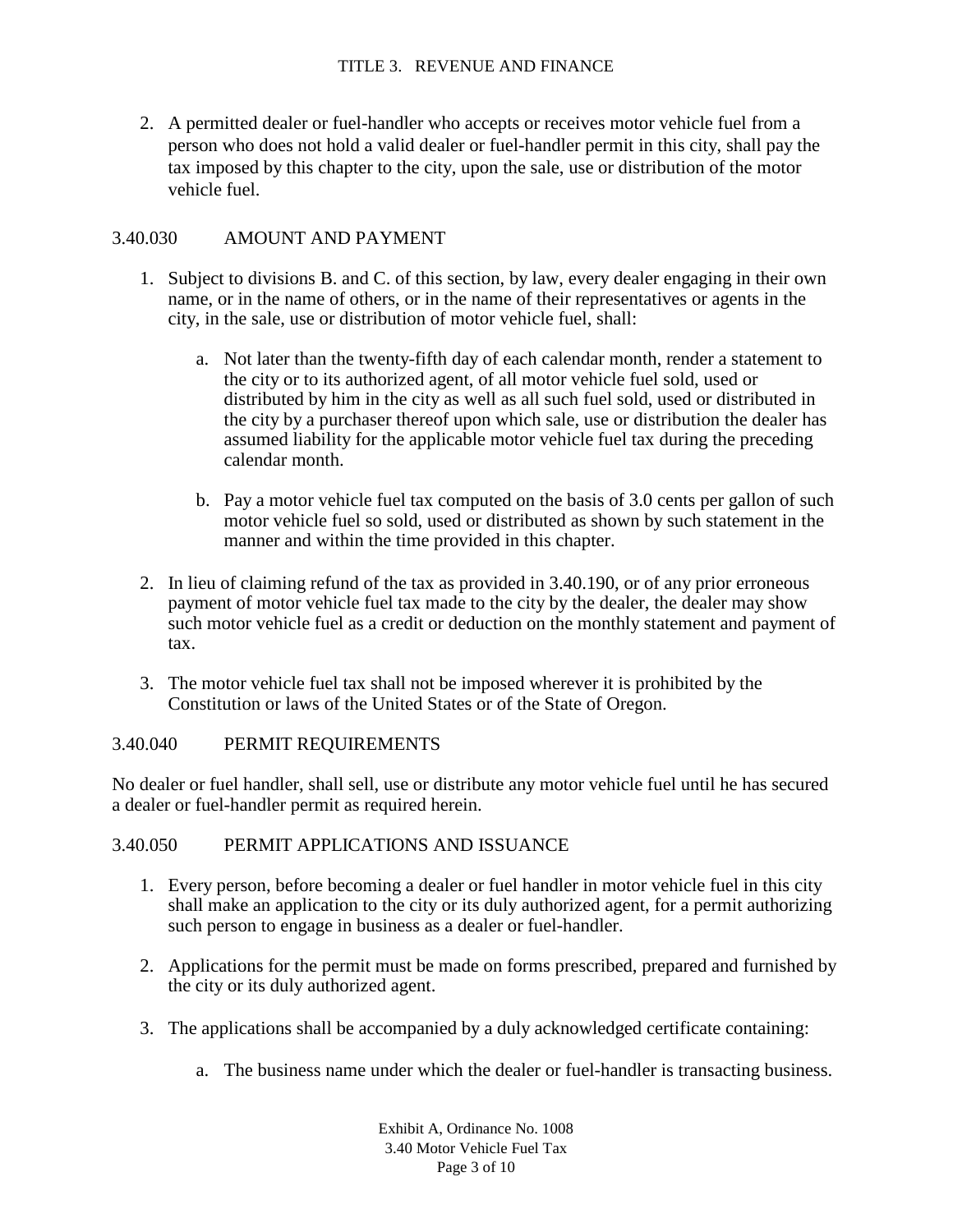- b. The place of business and location of distributing stations in the city and in areas adjacent to the city limits in the state.
- c. The name and address of the managing agent, the names and addresses of the several persons constituting the firm or partnership and, if a corporation, the corporate name under which it is authorized to transact business and the names and addresses of its principal officers and registered agent, as well as primary transport carrier.
- 4. The application for a motor vehicle fuel dealer or fuel-handler permit having been accepted for filing, the city, shall issue to the dealer or fuel-handler a permit in such form as the city or its duly authorized agent may prescribe to transact business in the city. The permit so issued is not assignable, and is valid only for the dealer or fuel handler in whose name issued.
- 5. The City Recorder's office shall keep on file a copy of all applications and/or permits.
- 6. No fee(s) shall be charged by the city for securing said permit as described herein.

# 3.40.060 FAILURE TO SECURE PERMIT

- 1. If any dealer sells, distributes or uses any motor vehicle fuel without first filing the certificate and securing the permit required by 3.40.050, the motor vehicle fuel tax shall immediately be due and payable on account of all motor vehicle fuel so sold, distributed or used.
- 2. The city shall proceed forthwith to determine, from the best available sources, the amount of such tax, and it shall assess the tax in the amount found due, together with a penalty of 200% of the tax, and shall make its certificate of such assessment and penalty, determined by City Administrator or the city's duly authorized agent. In any suit or proceeding to collect such tax or penalty or both, the certificate is prima facie evidence that the dealer therein named is indebted to the city in the amount of the tax and penalty therein stated.
- 3. Any fuel-handler who sells, handles, stores, distributes, or uses any motor vehicle fuel without first filing the certificate and securing the permit required by 3.40.050, shall be assessed a penalty of \$250 unless modified by 3.40.260(a), determined by the City Administrator or the city's duly authorized agent. In any suit or proceeding to collect such penalty, the certificate is prima facie evidence that the fuel-handler therein named is indebted to the city in the amount of the penalty therein stated.
- 4. Any tax or penalty so assessed may be collected in the manner prescribed in 3.40.100 with reference to delinquency in payment of the tax or by court action.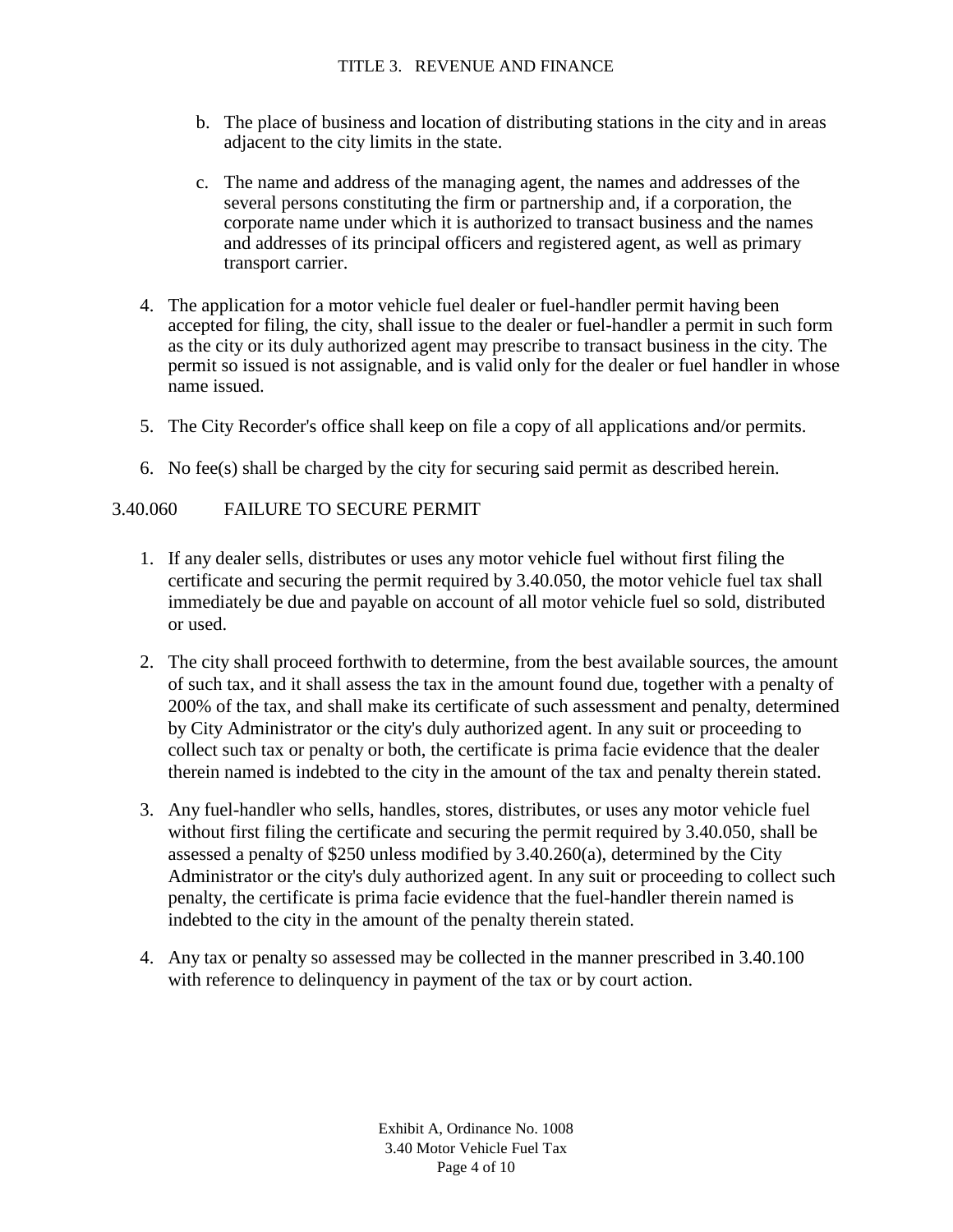#### 3.40.070 REVOCATION OF PERMIT

The city shall revoke the permit of any dealer or fuel-handler refusing or neglecting to comply with any provision of this chapter. The city shall mail by certified mail addressed to such dealer or fuel-handler at their last known address appearing on the files, a notice of intention to cancel. The notice shall give the reason for the cancellation. The cancellation shall become effective without further notice if within 10 days from the mailing of the notice the dealer or fuel-handler has not made good its default or delinquency.

## 3.40.080 CANCELLATION OF PERMIT

- 1. The City may, upon written request of a dealer or fuel-handler cancel any permit issued to such dealer or fuel-handler, the cancellation to become effective 30 days from the date of receipt of the written request.
- 2. If the city ascertains and finds that the person to whom a permit has been issued is no longer engaged in the business of a dealer or fuel-handler, the city may cancel the permit of such dealer or fuel-handler upon investigation after 30 days' notice has been mailed to the last known address of the dealer or fuel-handler.

#### 3.40.090 REMEDIES CUMULATIVE

Except as otherwise provided in 3.40.100 and 3.40.120, the remedies provided in 3.40.060, 3.40.070, and 3.40.080 are cumulative. No action taken pursuant to those sections shall relieve any person from the penalty provisions of this chapter.

## 3.40.100 PAYMENT OF TAX AND DELINQUENCY

- 1. The motor vehicle fuel tax imposed by 3.40.020 and 3.40.030 shall be paid on or before the twenty-fifth day of each month to the city which, upon request, shall receipt the dealer or fuel-handler therefor.
- 2. Except as provided in division 4, to any motor vehicle fuel tax not paid as required by division 1, there shall be added a penalty of 1% of such motor vehicle fuel tax.
- 3. Except as provided in division 4 of this section, if the tax and penalty required by division 2 of this section are not received on or before the close of business on the last day of the month in which the payment is due, a further penalty of 10% shall be paid in addition to the penalty provided for in division 2.
- 4. If the city, determines that the delinquency was due to reasonable cause and without any intent to avoid payment, the penalties provided by divisions 2 and 3 may be waived by the City Administrator. Penalties imposed by this section shall not apply when the penalty provided in 3.40.060 has been assessed and paid.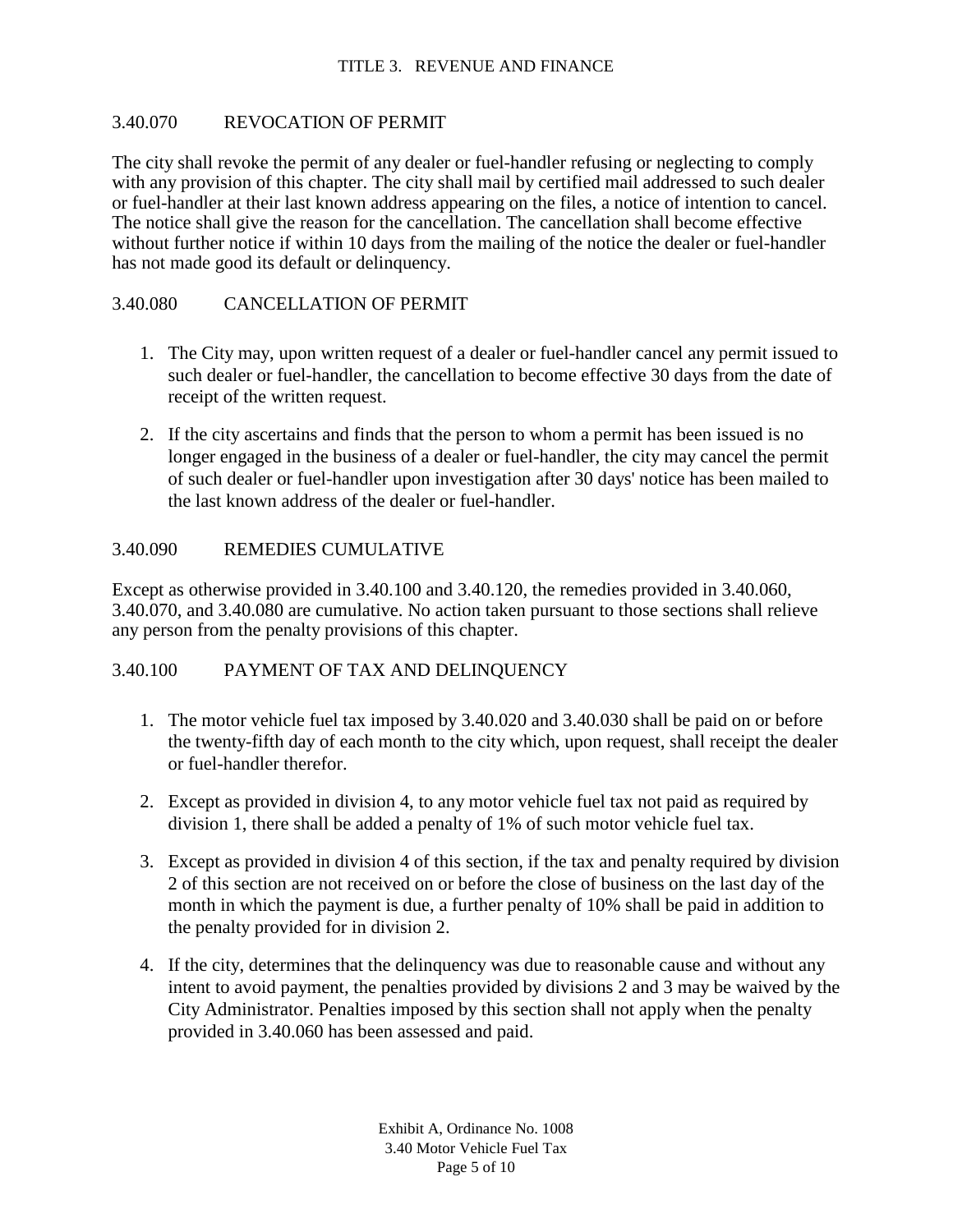- 5. If any person fails to pay the motor vehicle fuel tax or any penalty provided for by this chapter, the amount thereof shall be collected from such person for the use of the city. The city shall commence and prosecute to final determination in any court of competent jurisdiction an action to collect the same.
- 6. In the event any suit or action is instituted to collect the motor vehicle fuel tax or any penalty provided for by this chapter, the city shall be entitled to recover from the person sued reasonable attorney's fees at trial or upon appeal of such suit or action, in addition to all other sums provided by law.
- 7. No dealer who collects from any person the tax provided for herein, shall knowingly and willfully fail to report and pay the same to the city, as required herein.

# 3.40.110 MONTHLY STATEMENT OF DEALER AND FUEL-HANDLER

Unless modified by 3.40.260.2, every dealer and fuel-handler in motor vehicle fuel shall render to the city, on or before the twenty-fifth day of each month, on forms prescribed, prepared and furnished by the city, a signed statement of the number of gallons of motor vehicle fuel sold, distributed, used or stored by him during the preceding calendar month. The statement shall be signed by the permit holder. All statements as required in this section are public records.

# 3.40.120 FAILURE TO FILE MONTHLY STATEMENT

If any dealer or fuel-handler fails to file the report required by 3.40.110, the city, shall proceed forthwith to determine from the best available sources the amount of motor vehicle fuel sold, distributed, used or stored by such dealer or fuel-handler for the period unreported, and such determination shall be prima facie evidence of the amount of such fuel sold, distributed, used or stored. The city, immediately shall assess the motor vehicle fuel tax in the amount so determined, as pertaining to the reportable dealer, adding thereto a penalty of 10% for failure to report. Fuelhandlers failing to file a monthly statement of motor vehicle fuel shall be assessed a penalty of \$50. The penalty shall be cumulative to other penalties provided in this chapter.

# 3.40.130 BILLING PURCHASERS

Bills shall be rendered to all purchasers of motor vehicle fuel by dealers in motor vehicle fuel. The bills shall separately state and describe to the satisfaction of the city the different products shipped thereunder and shall be serially numbered except where other sales invoice controls acceptable to the city are maintained. The bills required hereunder may be the same as those required under O.R.S. 319.210.

# 3.40.140 FAILURE TO PROVIDE INVOICE OR DELIVERY TAG

No person shall receive and accept any shipment of motor vehicle fuel from any dealer, or pay for the same, or sell or offer the shipment for sale, unless the shipment is accompanied by an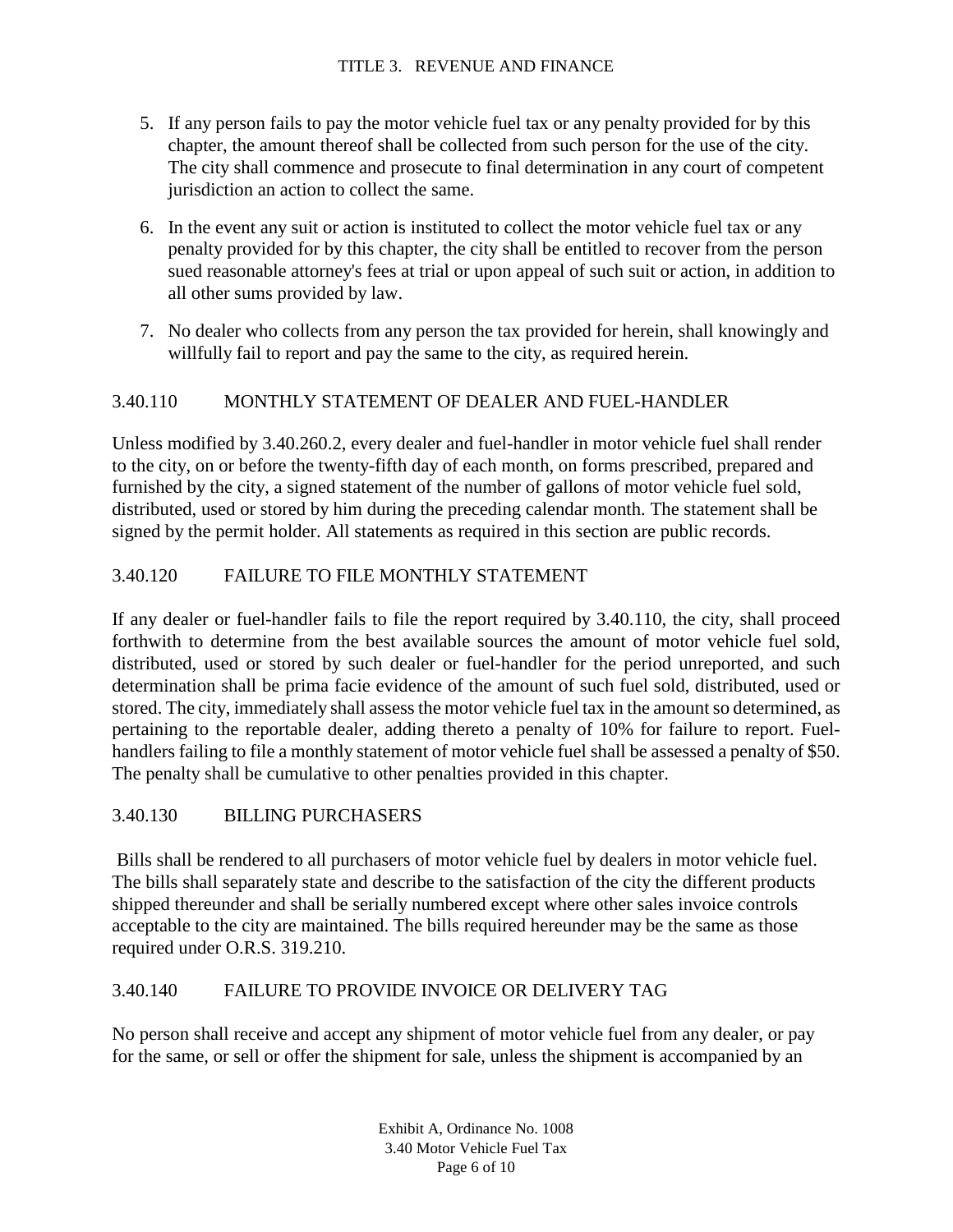invoice or delivery tag showing the date upon which shipment was delivered and the name of the dealer in motor vehicle fuel.

## 3.40.150 TRANSPORTING MOTOR VEHICLE FUEL IN BULK

Every person operating any conveyance for the purpose of hauling, transporting or delivering motor vehicle fuel in bulk shall, before entering upon the public streets of the city with such conveyance, have and possess during the entire time of their hauling or transporting such motor vehicle fuel an invoice, bill of sale or other written statement showing the number of gallons, the true name and address of the seller or consignor, and the true name and address of the buyer or consignee, if any, of the same. The person hauling such motor vehicle fuel shall at the request of any officer authorized by the city to inquire into or investigate such matters, produce and offer for inspection the invoice, bill of sale or other statement.

# 3.40.160 EXEMPTION OF EXPORT FUEL

- 1. The license tax imposed by 3.40.020 and 3.40.030 shall not be imposed on motor vehicle fuel:
	- a. Exported from the city by a dealer; or
	- b. Sold by a dealer in individual quantities of 500 gallons or less for export by the purchaser to an area or areas outside the city in containers other than the fuel tank of a motor vehicle, but every dealer shall be required to report such exports and sales to the city in such detail as may be required.
- 2. In support of any exemption from motor vehicle fuel taxes claimed under this section other than in the case of stock transfers or deliveries in their own equipment, every dealer must execute and file with the city an export certificate in such form as shall be prescribed, prepared and furnished by the city, containing a statement, made by some person having actual knowledge of the fact of such exportation, that the motor vehicle fuel has been exported from the city, and giving such details with reference to such shipment as may be required. The city may demand of any dealer such additional data as is deemed necessary in support of any such certificate, and failure to supply such data will constitute a waiver of all right to exemption claimed by virtue of such certificate. The city may, in a case where it believes no useful purpose would be served by filing of an export certificate, waive the certificate.
- 3. Any motor vehicle fuel carried from the city in the fuel tank of a motor vehicle shall not be considered as exported from the city.
- 4. No person shall, through false statement, trick or device, or otherwise, obtain motor vehicle fuel for export as to which the city motor vehicle fuel tax has not been paid and fail to export the same, or any portion thereof, or cause the motor vehicle fuel or any portion thereof not to be exported, or divert or cause to be diverted the motor vehicle fuel

Exhibit A, Ordinance No. 1008 3.40 Motor Vehicle Fuel Tax Page 7 of 10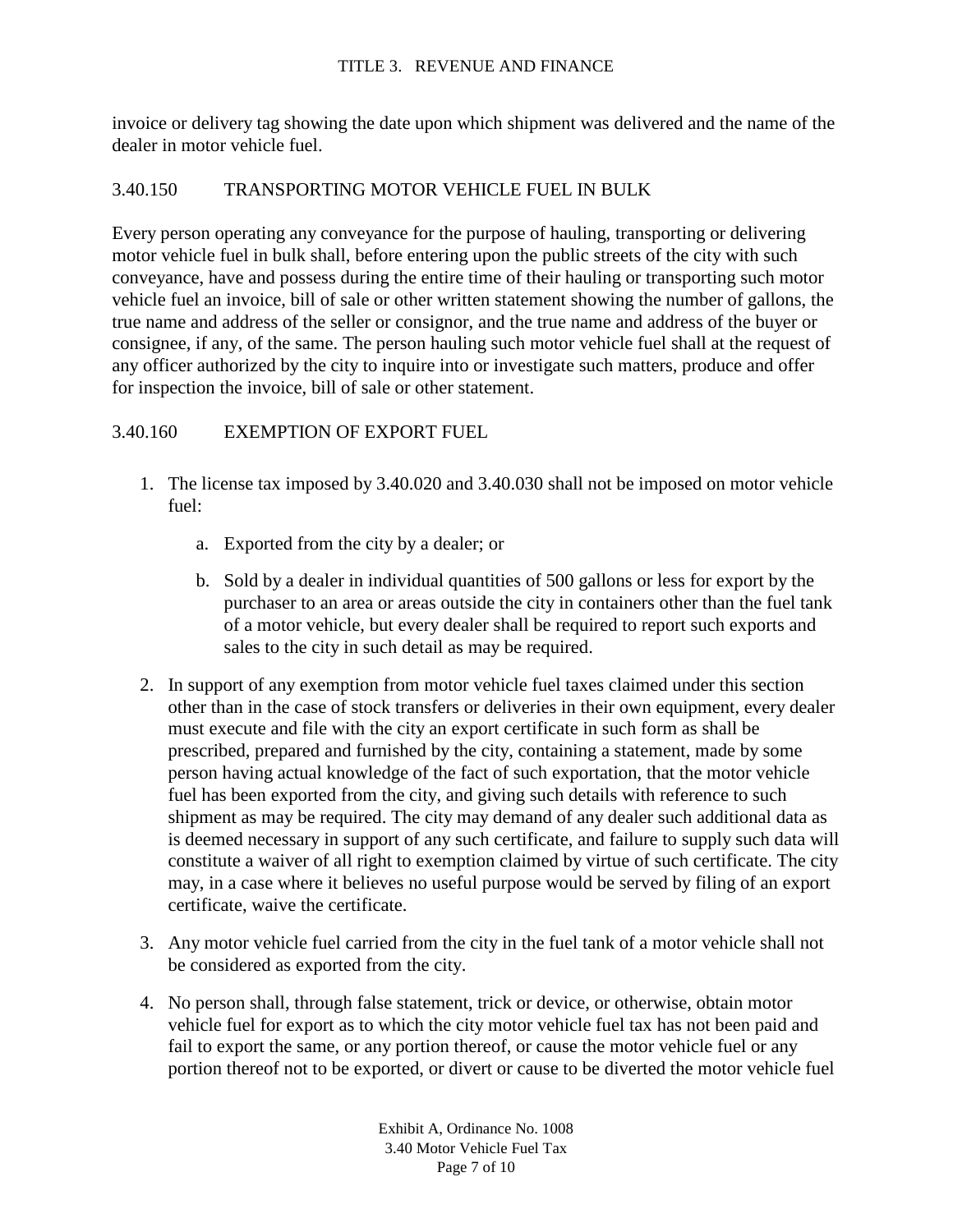or any portion thereof to be used, distributed or sold in the city and fail to notify the city and the dealer from whom the motor vehicle fuel was originally purchased of their act.

- 5. No dealer or other person shall conspire with any person to withhold from export, or divert from export or to return motor vehicle fuel to the city for sale or use so as to avoid any of the fees imposed herein.
- 6. In support of any exemption from taxes on account of sales of motor vehicle fuel in individual quantities of 500 gallons or less for export by the purchaser, the dealer shall retain in their files for at least three years an export certificate executed by the purchaser in such form and containing such information as is prescribed by the city. This certificate shall be prima facie evidence of the exportation of the motor vehicle fuel to which it applies only if accepted by the dealer in good faith.

# 3.40.170 SALES TO ARMED FORCES EXEMPTED

The motor vehicle fuel tax imposed by 3.40.020 and 3.40.030 shall not be imposed on any motor vehicle fuel sold to the Armed Forces of the United States for use in ships, aircraft or for export from the city; but every dealer shall be required to report such sales to the city, in such detail as may be required. A certificate by an authorized officer of such Armed Forces shall be accepted by the dealer as sufficient proof that the sale is for the purpose specified in the certificate.

# 3.40.180 FUEL IN VEHICLES COMING INTO CITY NOT TAXED

Any person coming into the city in a motor vehicle may transport in the fuel tank of such vehicle motor vehicle fuel for their own use only and for the purpose of operating such motor vehicle without securing a license or paying the tax provided in 3.40.020 and 3.40.030, or complying with any of the provisions imposed upon dealers herein, but if the motor vehicle fuel so brought into the city is removed from the fuel tank of the vehicle or used for any purpose other than the propulsion of the vehicle, the person so importing the fuel into the city shall be subject to all provisions herein applying to dealers.

# 3.40.190 REFUNDS

Refunds will be made pursuant to O.R.S. 319.280 to 319.320.

# 3.40.200 EXAMINATION AND INVESTIGATIONS

The city, or its duly authorized agent, may make any examination of accounts, records, stocks, facilities and equipment of dealers, fuel-handlers, service stations and other persons engaged in storing, selling or distributing motor vehicle fuel or other petroleum products within this city, and such other investigations as it considers necessary in carrying out the provisions of this chapter. If the examinations or investigations disclose that any reports of dealers or other persons theretofore filed with the city pursuant to the requirements herein, have shown incorrectly the amount of gallons of motor vehicle fuel distributed or the tax accruing thereon, the city may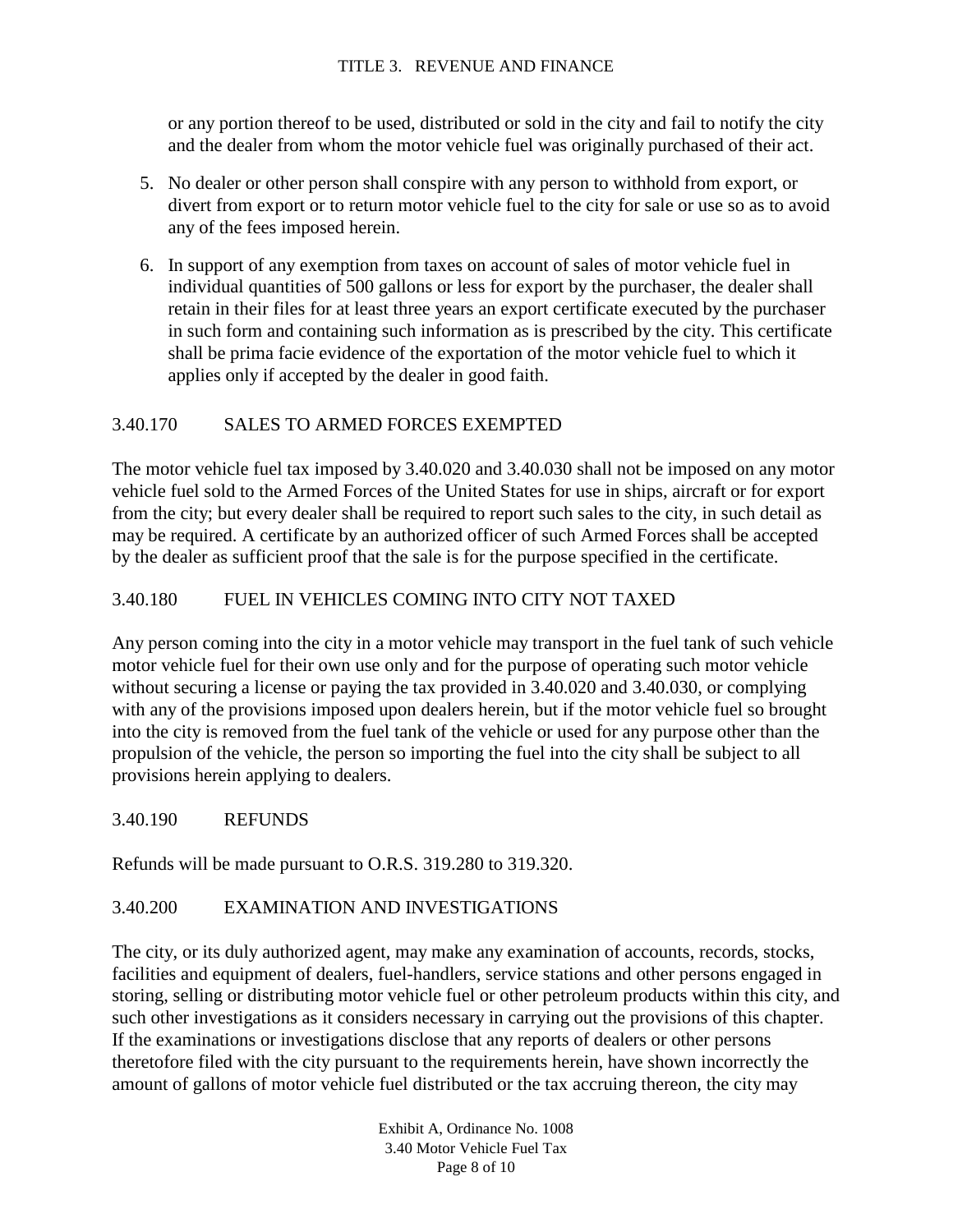#### TITLE 3. REVENUE AND FINANCE

make such changes in subsequent reports and payments of such dealers or other persons, or may make such refunds, as may be necessary to correct the errors by its examinations or investigations.

# 3.40.210 LIMITATION ON CREDIT FOR REFUND OR OVERPAYMENT AND ON ASSESSMENT OF ADDITIONAL TAX

- 1. Except as otherwise provided in this chapter, any credit for erroneous overpayment of tax made by a dealer taken on a subsequent return or any claim for refund of tax erroneously overpaid filed by a dealer must be so taken or filed within 3 years after the date on which the overpayment was made to the city or to its authorized agent.
- 2. Except in the case of a fraudulent report or neglect to make a report, every notice of additional tax proposed to be assessed under this chapter shall be served on dealers within three years from the date upon which such additional taxes become due.

# 3.40.220 EXAMINING BOOKS AND ACCOUNTS OF CARRIER OF MOTOR VEHICLE FUEL

The city or its duly authorized agent may at any time during normal business hours examine the books and accounts of any carrier of motor vehicle fuel operating within the city for the purpose of checking shipments or use of motor vehicle fuel, detecting diversions thereof or evasion of taxes in enforcing the provisions of this chapter.

# 3.40.230 RECORDS TO BE KEPT BY DEALERS AND FUEL HANDLERS

Every dealer and fuel-handler in motor vehicle fuel shall keep a record in such form as may be prescribed by the city of all purchases, receipts, sales and distribution of motor vehicle fuel. The records shall include copies of all invoices or bills of all such sales and purchases, and shall at all times during the business hours of the day be subject to inspection by the city or its authorized officers or agents.

# 3.40.240 RECORDS TO BE KEPT 3 YEARS

Every dealer and fuel-handler shall maintain and keep, for a period of 3 years, all records of motor vehicle fuel used, sold and distributed within the city by such dealer or fuel-handler, together with stock records, invoices, bills of lading and other pertinent papers as may be required by the city. In the event such records are not kept within the state, the dealer shall reimburse the city or its duly authorized agents for all travel, lodging, and related expenses incurred in examining such records. The amount of such expenses shall be an additional tax imposed hereunder.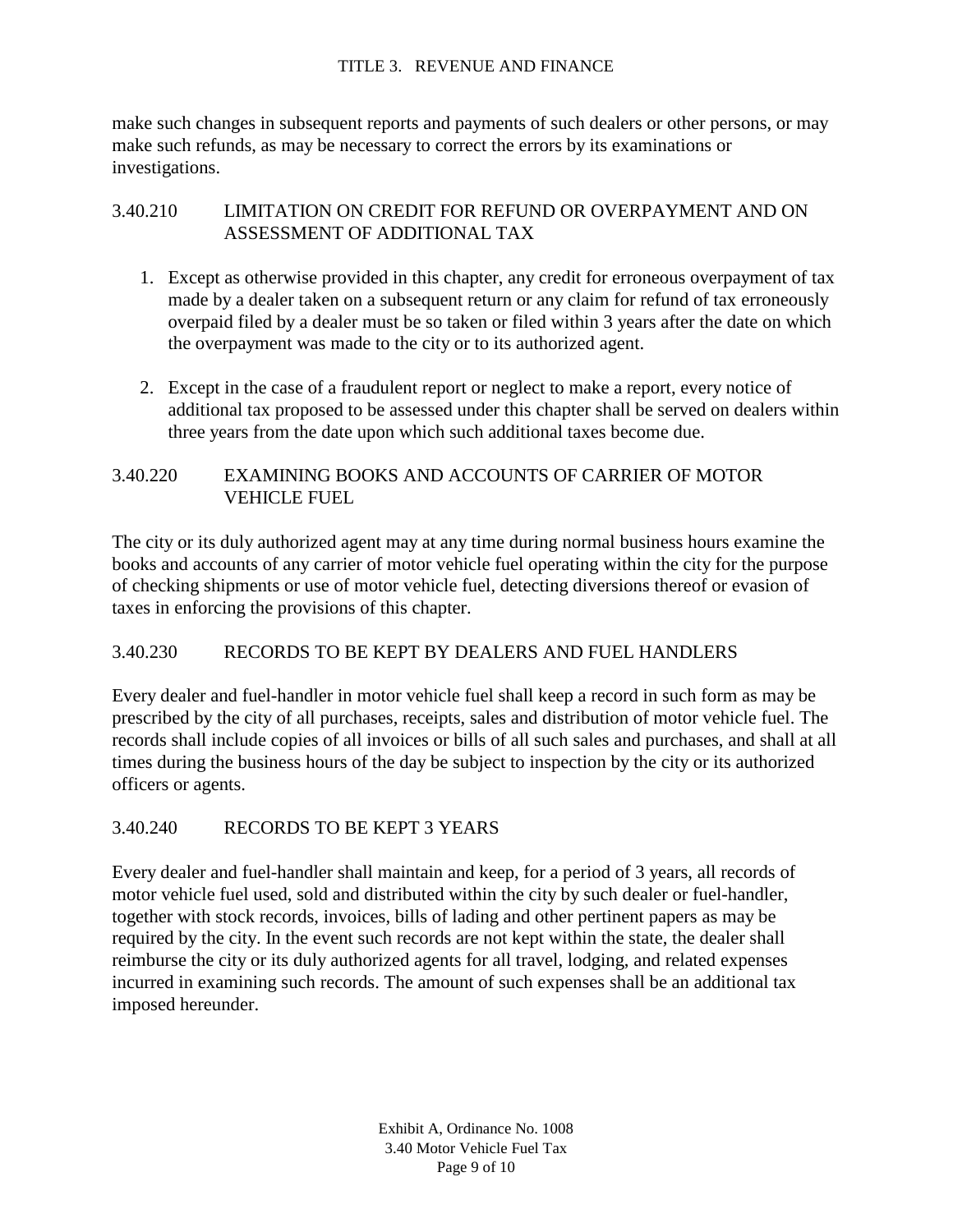## 3.40.250 USE OF TAX REVENUES

- 1. The City Administrator shall be responsible for the disposition of the revenue from the tax imposed by this chapter in the manner provided by this section.
- 2. For the purposes of this section, net revenue shall mean the revenue from the tax imposed by this chapter remaining after providing for the cost of administrating the motor vehicle fuel tax to motor vehicle fuel dealers and any refunds and credits authorized herein. The program administration costs of revenue collection and accounting activities shall not exceed 10.5% for the first year, and 10% thereafter, of annual tax revenues.
- 3. The net revenue shall be used only for the activities related to the construction, reconstruction, improvement, repair, and maintenance of public highways, roads and streets within the city.
- 4. The net revenue shall be used for the street maintenance program established under Chapter 3.30.

### 3.40.260 ADMINISTRATION

The City Administrator or their designate is responsible for administering this chapter. In addition, the City Administrator may enter into an agreement with the Motor Vehicle Division of the Department of Transportation as an authorized agent for the implementation of certain sections of this chapter. If the Motor Vehicles Division is chosen as an authorized agent of the city, then the modifications outlined below shall apply:

- 1. The fuel handler's penalty of 3.40.060.3 shall be reduced to \$100. And if the Division determines that the failure to obtain the permit was due to reasonable cause and without any intent to avoid obtaining a permit, then the penalty provided in 3.40.060 and this section may be waived.
- 2. The fuel handler's monthly reporting requirements of 3.40.110 and 3.40.120 shall be waived.

### 3.40.270 SEVERABILITY

If any portion of this chapter is for any reason held invalid or unconstitutional by a court of competent jurisdiction, such portion shall be deemed a separate, distinct and independent provision and such holding shall not affect the validity of the remaining portions of this chapter.

> Exhibit A, Ordinance No. 1008 3.40 Motor Vehicle Fuel Tax Page 10 of 10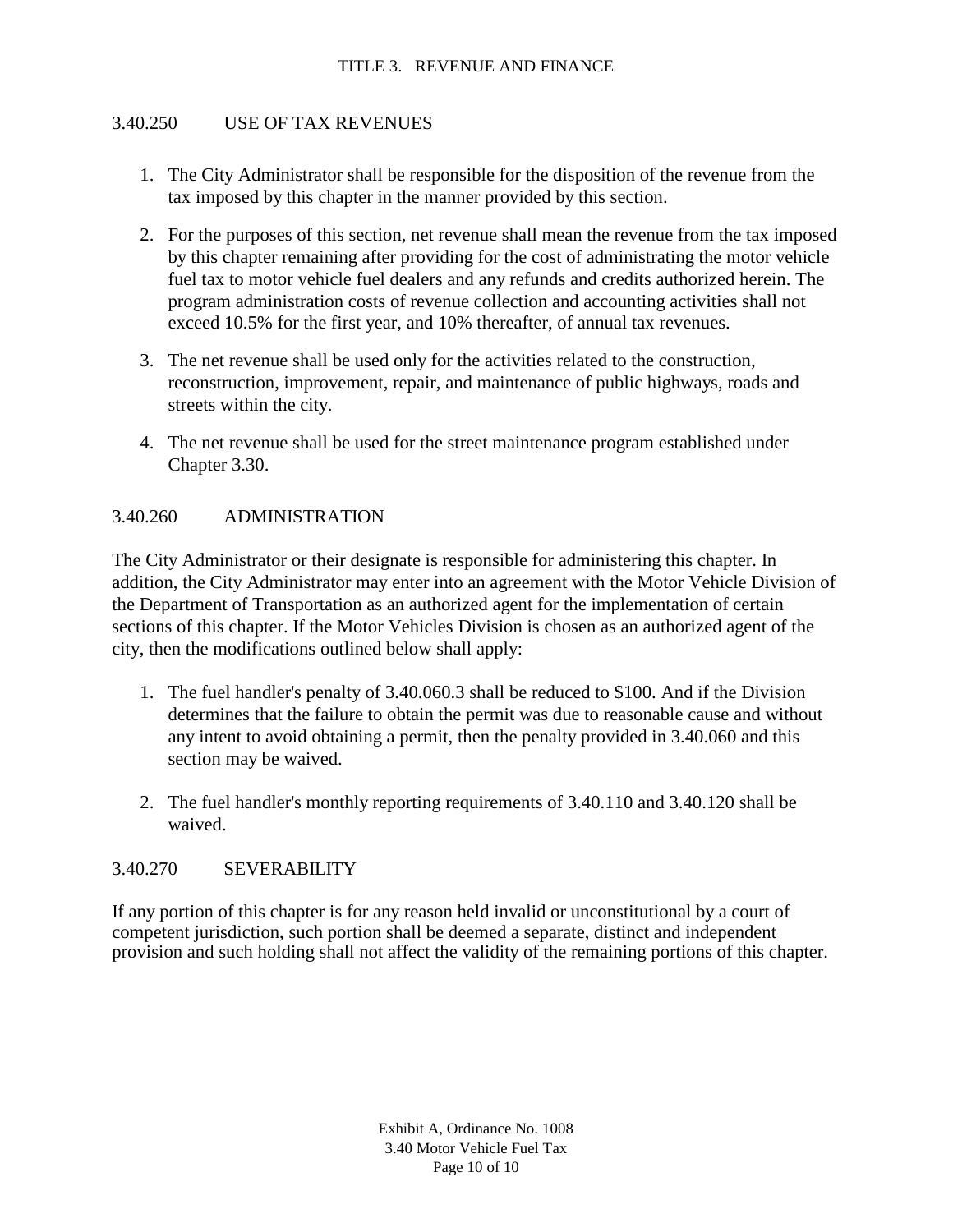# **RESOLUTION NO. 953**

# **A RESOLUTION APPROVING REFERRAL TO THE ELECTORS OF THE CITY OF STAYTON THE QUESTION OF IMPOSING A THREE CENT PER GALLON TAX ON THE SALE OF MOTOR VEHICLE FUELS WITHIN THE CITY**

WHEREAS, the City of Stayton maintains 35 miles of streets;

WHEREAS, the City has surveyed the conditions of city-maintained streets and determined that 9 miles of street are in need of reconstruction and 12 miles of street are in need of pavement overlays;

WHEREAS, the estimated cost of street repairs and upgrades for city-maintained streets is approximately \$23.5 million;

WHEREAS, the City of Stayton's current street fund is comprised of \$87,000 in revenue from street maintenance fees, \$450,000 in shared state gas tax revenues, and \$85,000 in state revenues from the Surface Transportation Program;

WHEREAS, maintenance and improvements to the City's streets is consistently a high priority in the City's surveys of its citizens;

WHEREAS, the City of Stayton City Council has determined that additional revenues are necessary in order to properly maintain and improve city-maintained streets;

WHEREAS, ORS 319.950 provides that a City may enact or amend an ordinance taxing fuel for motor vehicles only after submitting the proposed tax to the electors of the City for their approval; and

WHEREAS, the City of Stayton City Council adopted Ordinance 1008, which imposes a tax of three cents per gallon on the sale of motor vehicle fuels in the area within the jurisdiction of the City, subject to approval from the electors of the City.

NOW, THEREFORE, THE CITY OF STAYTON RESOLVES AS FOLLOWS:

MEASURE. A measure election is hereby called for the purpose of submitting to the electors of the city of Stayton a measure imposing a three cent tax on the sale of motor vehicle fuels in the area subject to the jurisdiction of the city.

ELECTION CONDUCTED BY MAIL. The measure election shall be held in the City of Stayton on May 16, 2017. As required by ORS 254.465, the measure election shall be conducted by mail by the County Clerk of Marion County, according to the procedures adopted by the Oregon Secretary of State.

DELEGATION. The City of Stayton authorizes the City Administrator, or the City Administrator's designee, to act on behalf of the city and to take such further action as is necessary to carry out the intent and purposes set forth herein, in compliance with the applicable provisions of law.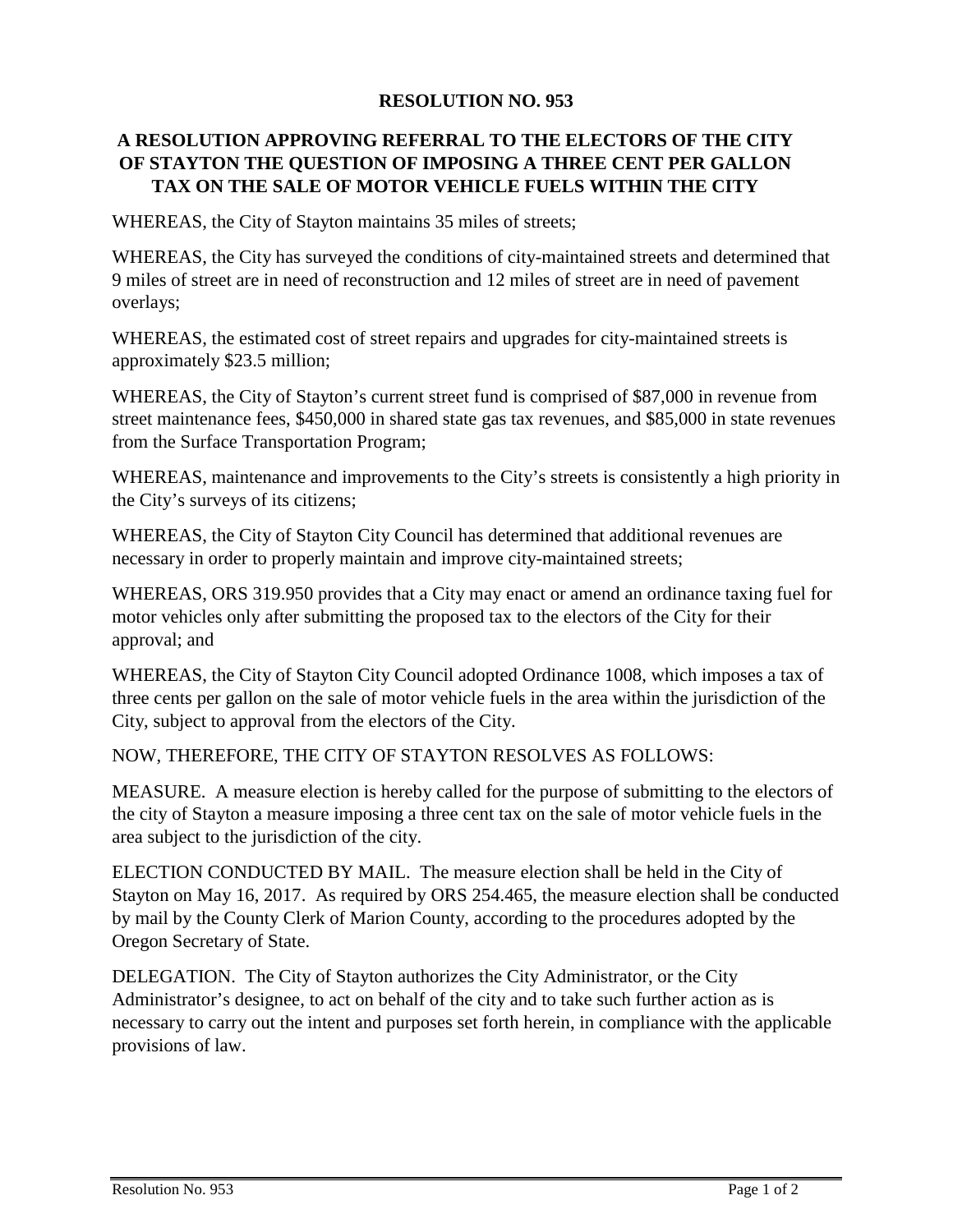PREPARATION OF BALLOT TITLE. The City Attorney is hereby directed to prepare the ballot title for the measure, and deposit the ballot title with the Deputy City Recorder within the times set forth by law.

NOTICE OF BALLOT TITLE AND RIGHT TO APPEAL. Upon receiving the ballot title for this measure, the Deputy City Recorder shall publish in the next available edition of a newspaper of general circulation in the city a notice of receipt of the ballot title, including notice that an elector may file a petition for review of the ballot title.

FILING WITH COUNTY ELECTIONS OFFICE. The Deputy City Recorder shall deliver the Notice of Measure Election to the County Clerk for Marion County for inclusion on the ballot for the May 16, 2017 election.

EFFECTIVE DATE. This resolution is effective upon adoption.

This Resolution shall become effective upon its adoption by the Stayton City Council.

ADOPTED BY THE STAYTON CITY COUNCIL THIS 6TH DAY OF FEBRUARY, 2017.

# CITY OF STAYTON

Signed:  $\frac{1}{2017}$ ,  $\frac{1}{2017}$  By:

Henry A. Porter, Mayor

Signed: \_\_\_\_\_\_\_\_\_\_\_, 2017 ATTEST:

Keith D. Campbell, City Administrator

APPROVED AS TO FORM:

\_\_\_\_\_\_\_\_\_\_\_\_\_\_\_\_\_\_\_\_\_\_\_\_\_\_ David A. Rhoten, City Attorney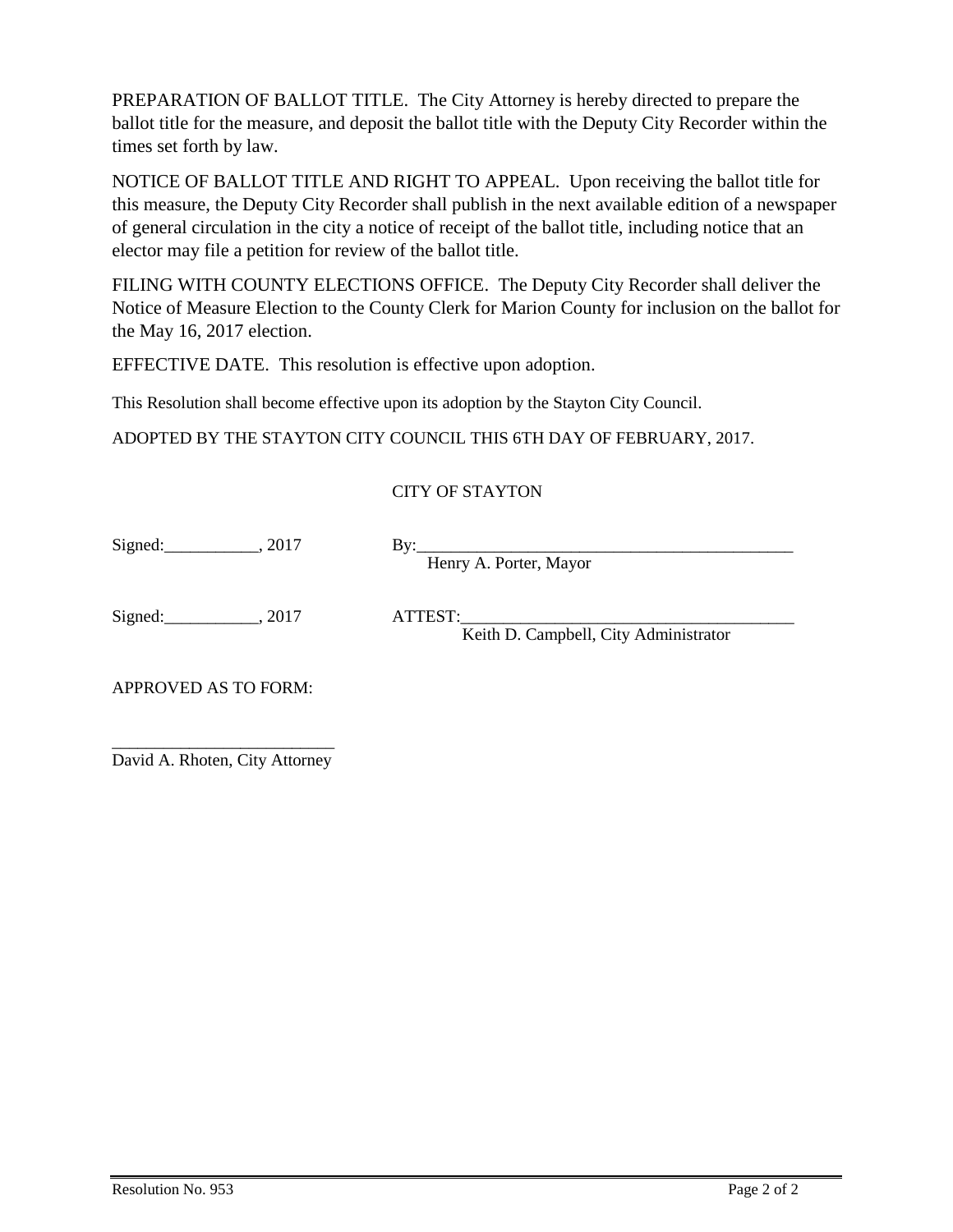

# **CITY OF STAYTON APPLICATION FOR COMMISSION/COMMITTEE**

| <b>PLEASE CHECK ONE:</b><br>$\chi$ New Applicant<br>Application for reappointment |
|-----------------------------------------------------------------------------------|
|                                                                                   |
|                                                                                   |
|                                                                                   |
| $\frac{1}{2}$ Home Ph# 503 7691951                                                |
| Cell Ph# ________________________                                                 |
|                                                                                   |
|                                                                                   |
| Business Address 3410 Cherry Ave. WE 59 Fem                                       |
| Phone $503.30\frac{4}{5}452$ Email                                                |
|                                                                                   |

- 1. Please give a brief description of the experience or training that qualifies you for membership on this commission/committee. (If you wish, you may attach a resume or other<br>pertinent material.)  $15\frac{1}{2} \sqrt{\frac{2005}{4}} \frac{d}{dx} \frac{d}{dx} \frac{d}{dx} \frac{d}{dx} \frac{d}{dx}$ <br> $\frac{d}{dx} \frac{d}{dx} \frac{d}{dx} \frac{d}{dx} \frac{d}{dx} \frac{d}{dx}$
- 2. Why do you want to become a member of the above-mentioned commission/committee and what specific contribution would you hope to make?